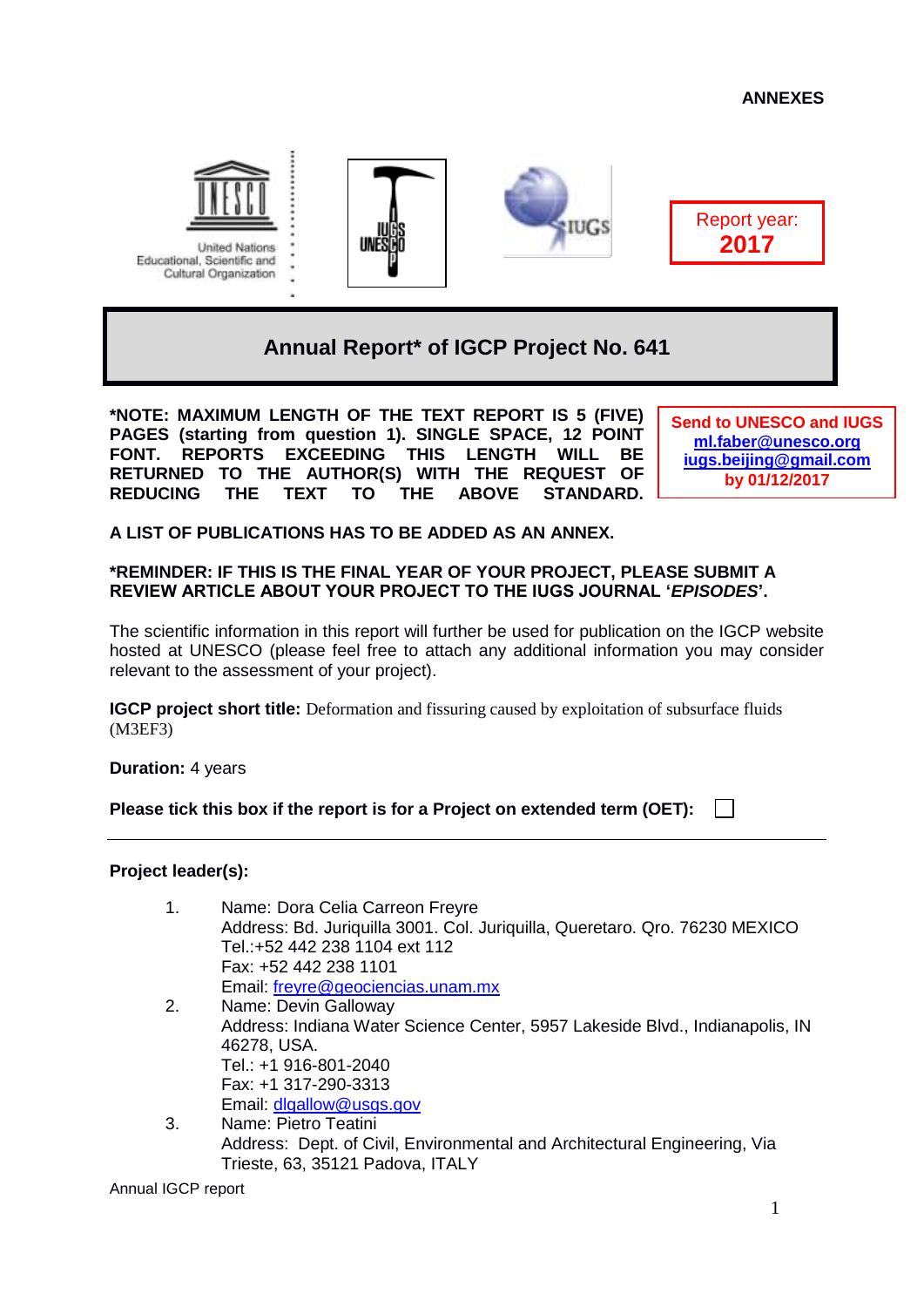Tel.:+39 049 8271330 Fax: +39 104 8271333 Email: [pietro.teatini@dmsa.unipd.it](mailto:pietro.teatini@dmsa.unipd.it)

4. Name: Shujun-Ye Address: Nanjing University. Member UNESCO WGLS. Dept. of Hydrosciences, Nanjing 210023, P. R. CHINA. Tel.: +86 25 89684150 Fax: +86 25 83686016 Email: siye@nju.edu.cn

#### **Project Secretary:**

Name: Carlos Hernandez Address: Bd. Juriquilla 3001. Col. Juriquilla, Queretaro. Qro. 76230 MEXICO Tel.:+52 442 238 1104 ext 174 Fax: +52 442 238 1101 Email: [carlosh@geociencias.unam.mx](mailto:carlosh@geociencias.unam.mx)

**Date of submission of report:** 1st December, 2017

**Signature of project leader(s):**

**Dora Carreon-Freyre Devin Galloway** 

elf renting

Newin L. Gallowy

**Pietro Teatini Shujun Ye**Shijan Ye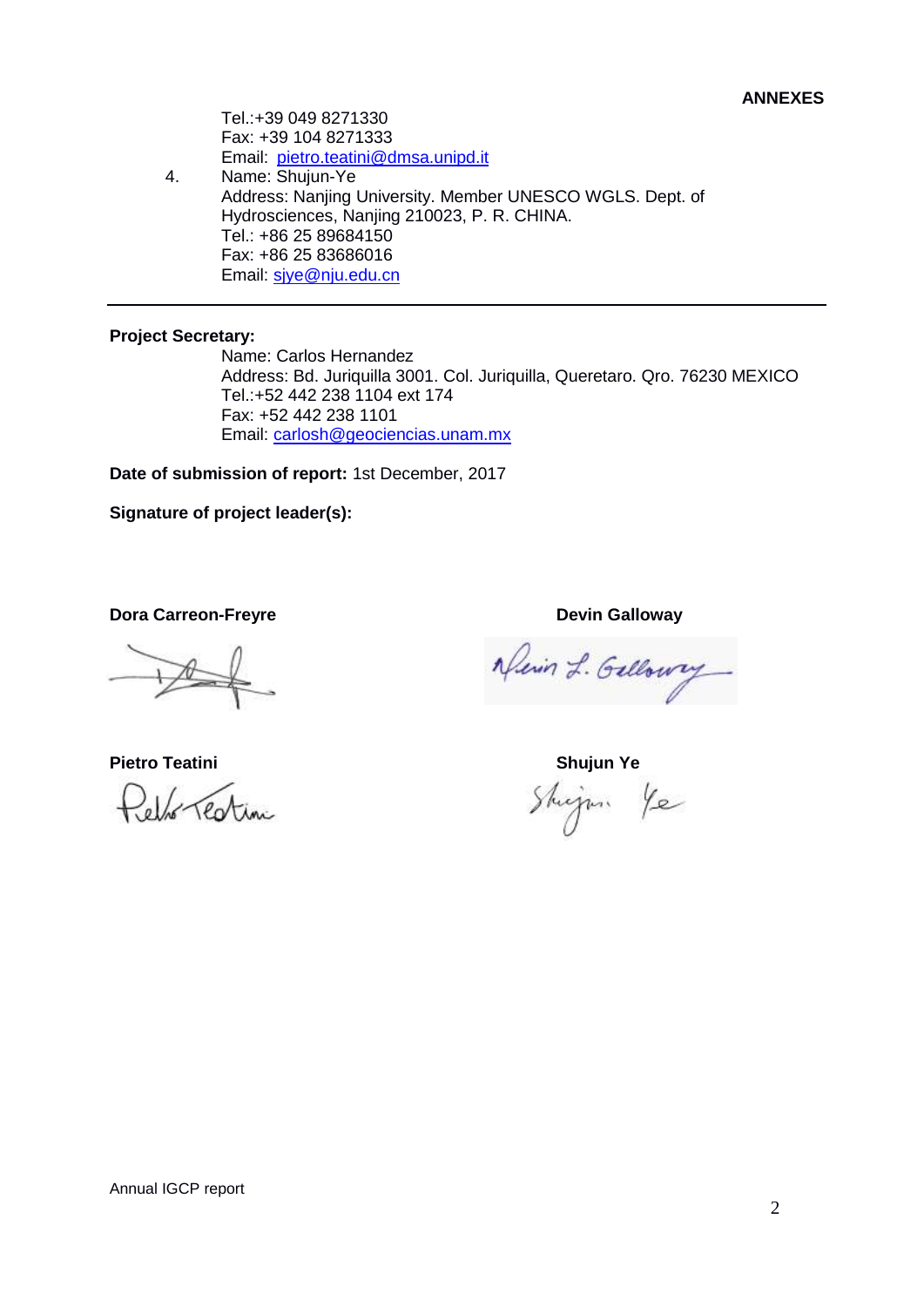## **ANNEX No. 1. Complementary Information**

### **2. Summary of major past achievements of the project**

IGCP Project 641 (M3EF3) aims to better understand the mechanisms that cause the formation of "ground fracturing", as a response to the changes in the stress state in the subsoil by monitoring the worldwide development of "ground fracturing" and by bringing together the international experts to discuss and to develop new scientific models for ground fracturing formation and growth. The occurrence of ground fractures due to extraction of fluids from the subsurface (principally groundwater, oil and gas) has previously been observed in numerous semiarid sedimentary basins worldwide.

- An international network of about 50 researchers from 12 countries established;
- A M3EF3 project web-page has been developed within ResearchGate [\(https://www.researchgate.net/project/Mechanisms-Monitoring-and-Modeling-Earth-](https://www.researchgate.net/project/Mechanisms-Monitoring-and-Modeling-Earth-Fissure-generation-and-Fault-activation-due-to-subsurface-Fluid-exploitation-M3EF3)[Fissure-generation-and-Fault-activation-due-to-subsurface-Fluid-exploitation-M3EF3\)](https://www.researchgate.net/project/Mechanisms-Monitoring-and-Modeling-Earth-Fissure-generation-and-Fault-activation-due-to-subsurface-Fluid-exploitation-M3EF3) with about 30 participants:
- Update of the project website;
- Publications in international journals;
- Two sessions (NH014, H087) co-organized at AGU Fall Meeting 2016; one special session organized at the Reunión Anual de la Unión Geofísica Mexicana (RAUGM), 2– 3 November 2016 in Puerto Vallarta, Mexico
- One course (1-day classroom, and 1-day field trip) on the M3EF3 topics held within the Reunión Anual de la Unión Geofísica Mexicana (RAUGM), 2–3 November 2016 in Puerto Vallarta, Mexico with approx 30 participants, mainly MsC and PhD students

#### **3. Achievements of the project this year only**

#### *3.1. General scientific achievements*

Scientific achievements in each of the 3 main topics of the project can be summarized as follows:

*- Mechanisms:* The main 3-4 mechanisms responsible for ground rupture development in subsiding basins were defined. Appropriate new material was been added to the project website. A theoretical modelling study was begun and the ongoing study seeks to understand from the quantitative point of view the main drivers/conditions causing earth fissure development (preliminary results will be presented in December 2017 at MODSIM2017 international conference). Specific investigations were done in Spain (University of Alicante) to understand the mechanisms responsible for earth fissuring in the Guadalentin Valley.

**- Monitoring:** Specific in-situ and remote-sensing methodologies were developed, tested and established. In particular, fiber-optics horizontal extensometers were established in Wuxi (China); advanced FFT analyses of InSAR-based displacement maps and time series were applied to Mexico City; novel 3D reconstruction of fissure geometries from drone acquisitions were developed in Spain (University of Alicante) and tested on specific, ground-mapped fissures in Arizona.

A first map of ground fractures was developed for Mexico City. A novel approach of evaluating and mapping geologic hazards related to ground fracturing was previously developed and applied to the Iztapalapa Delegation, in Mexico City.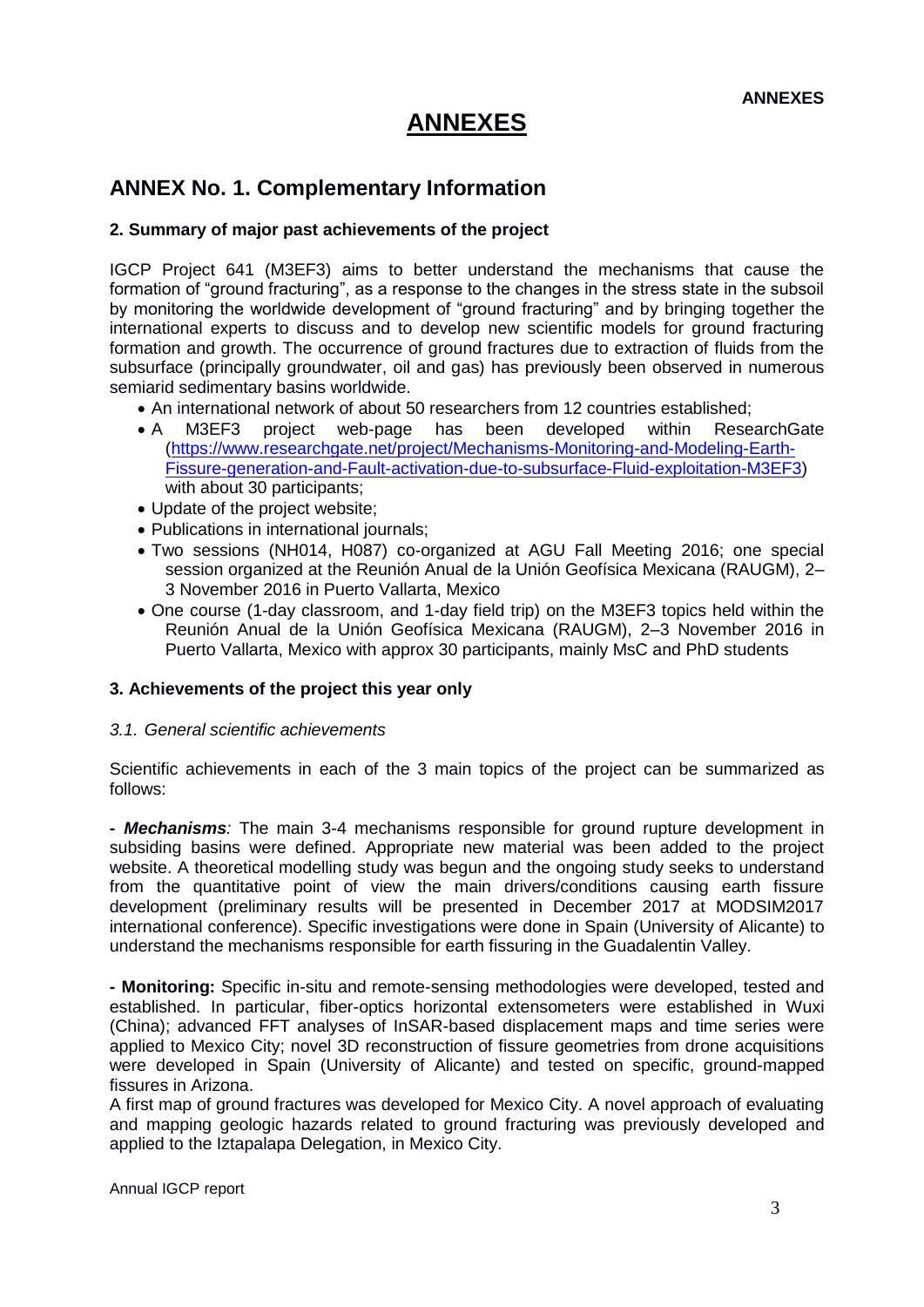The Mexico City fracture map is a part of the National Atlas of Risks in Mexico and a manuscript discussing the distribution of the fractures is in preparation. This map shows that large displacements in ground fractures are related to the land subsidence in Mexico City, one of the major cities affected by these phenomena.

A first world map of the ground ruptures occurrence has been released and published on the project website at *[http://www.igcp641.org/?page\\_id=45.](http://www.igcp641.org/?page_id=45)*

**- Modelling:** To understand the geomechanical processes caused by groundwater pumping in a sedimentary basin we developed an integrative analysis using 3D numerical models with an accurate geological framework. The heterogeneous distribution of the geomechanical properties and the differential deformation and stress field in a subsiding basin is a complex issue that has not been addressed in detail in the literature. A manuscript with these results was submitted recently (Ochoa et al., submitted). Specific 3D numerical models using Finite Elements and Interface Elements were developed and applied for two sites, Wuxi, China, and Queretaro, Mexico. A methodological approach was proposed for the general prediction of fissure occurrence: The usual problem of lack of hydrogeologic information is overcome by nesting 3D regional and local groundwater flow and geomechanical models. The regional models, properly calibrated using observations from regional piezometric and subsidence monitoring networks, allow characterization of aquifer-system properties, and identification of zones prone to fissure development (stress analyses). The local models allow quantification of the geometric properties (length, depth, sliding, opening) of the fissures. This new methodology allows scientists (for the first time) to account for the development and motion on fissures as features in the propagation of deformation in sedimentary basins. A first example was published in the framework of the collaboration Italy-China (Ye et al., submitted).

These results were presented at the 3<sup>rd</sup> Annual IGCP-641 workshop held in Alicante on 16 November 2017. The presentations can be downloaded from the project website at [http://www.igcp641.org/?page\\_id=1224](http://www.igcp641.org/?page_id=1224) (some may require the password IGCP641\_pdf available to the project participants to protect some intellectual property submitted to scientific journals). Publications have been submitted to WRR, Eng. Geology, Remote Sens. of the Environ., and presented in various national and international workshops and conferences.

- *3.2. Detailed list of IGCP project meetings/symposia and IGCP related meetings/symposia with exact attendance (if possible) and number of countries*
- 1.- Session NH021 Subsidence: Causes, Impacts, Mapping and Ground/Satellite Monitoring 2017 AGU Fall Meeting – 11–15 December 2017, New Orleans, USA.
- 2.- Session H4 Urban flooding and geo-hazard, MODSIM 2017, 3-9 December 2017, Hobart, Australia.
- **3.- 3 rd IGCP641 Annual Meeting. 16-17 November, 2017. Alicante, Spain. 35 attendants from Spain, Mexico, USA, Italy, China, Japan, The Netherlands, Egypt, Pakistan, Poland, Taiwan, Colombia.**
- 4.- Workshop on Land Subsidence induced by fluid extraction (LASER2017) 14 November 2017. Organized by the Geological Survey of Spain, Madrid, Spain. 60 attendants mainly from Spain and Mexico, USA, Italy, China, Japan, The Netherlands, Egypt, Pakistan, Poland, Taiwan.
- 5.- National Congress on Land Subsidence in The Netherlands. Heel Holland Zakt (All Holland sinks). 9 November, 2017. Rotterdam, The Netherlands. 300 attendants. Mainly people from Holland, Italy, Mexico.
- 6.- Special Session. (SE19): IGCP 641 Project M3EF3. Assessment of risks related to ground fracturing and faulting in urban areas. Annual Meeting of the Mexican Geophysical Union (RAUGM) 2017. Puerto Vallarta Jalisco, Mexico. 27 October, 2017. 35 attendants. Mainly people from Mexico, Italy.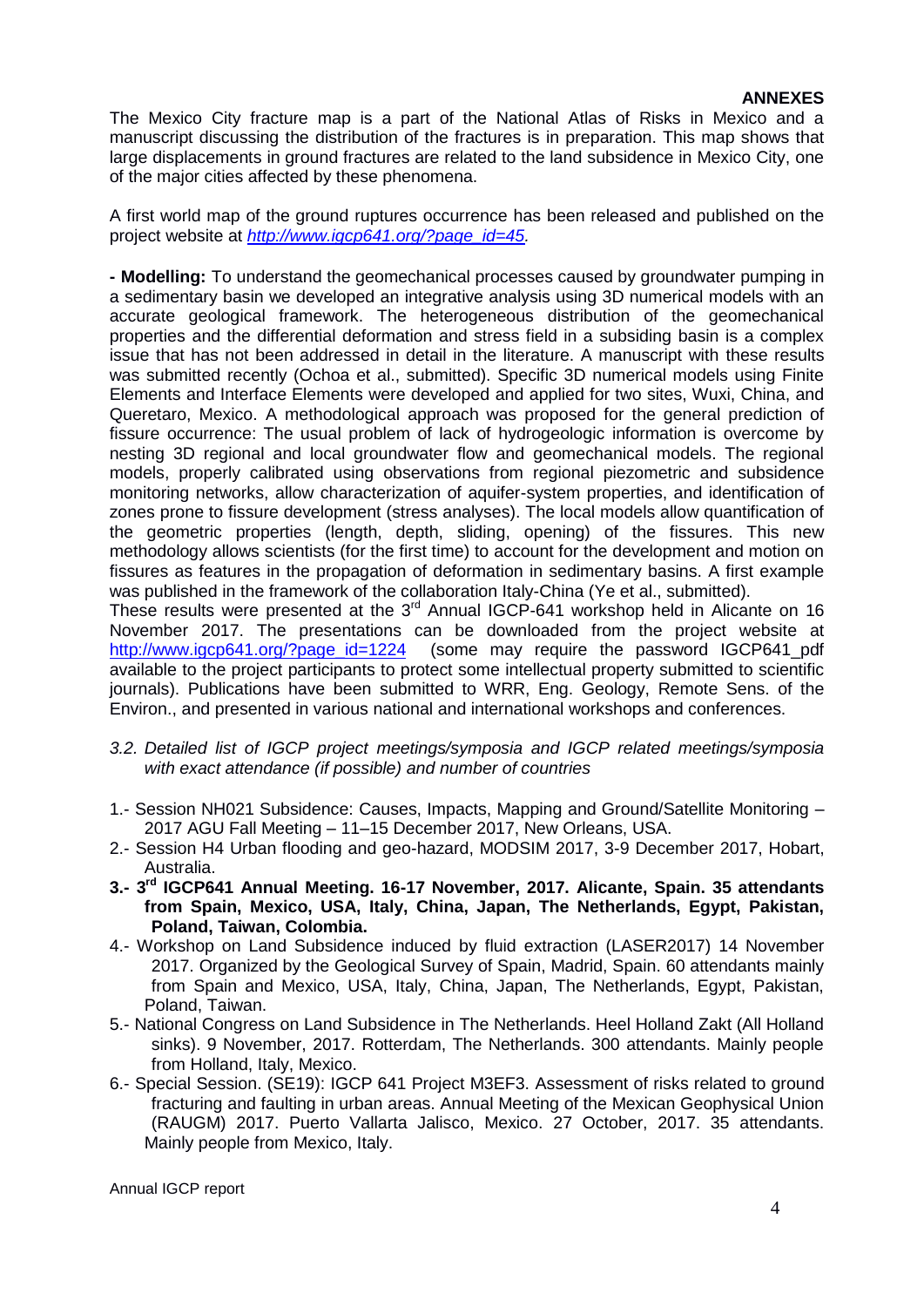- 7.- 1<sup>st</sup> International Workshop on Earth Fissures. 13 April 2017. Nanjing, China. Organized by the Key Lab on Earth Fissure Geological Disaster, Ministry of Land Resources. 40 attendants mainly from China and from Italy, Mexico.
- 8.- 1<sup>st</sup> International Workshop on Urban Geology. 10-12 April 2017. Shanghai, China. Organized by the Shanghai Geological Survey. 150 attendants mainly from China and from Italy, Mexico.
- *3.3. Educational, training or capacity building activities related to the IGCP project and IGCP project participants.*
- *In Italy*: two PhD students (Andrea Franceschini and Matteo Frigo) have worked on the project, developing specific expertise on numerical modelling. Lessons on geomechanics are provided to master students within the Numerical Analysis course, Civil and Environmental Engineering degree. A PhD student from Iran (Mohsen Rafiee, University of Isfahan) will conduct part (6 months, from January to June 2018) of his PhD training at Padova University working on the IGCP641 issue;
- *In China*: Dr. Yue Luo and one PhD student (Zhecheng Wang) have worked on the project, developing specific expertise on numerical modelling. Three MSc students (Wei Wang, Shikang Bao and Yueting Li) have worked on the project, developing earth fissure numerical models in Wuxi case, China. One undergraduate student (Yanlei Wang) took the degree on developing a database of ground rupture occurrence in the World. Meetings with PhD and MSc students were carried out at the Nanjing University, Jiangsu Geological Survey, and Capital Normal University (Beijing). Invited lectures of numerical modelling of land subsidence and earth fissures to the staff of Chinese Geological Survey was given by Shujun Ye on 12-13 September 2017 in Beijing. Staff from the Jiangsu Geological Survey (Nanjing), Shanghai Institute of Geological Survey, Beijing Institute of Hydrogeology and Engineering Geology, China Institute of Geo-Environment Monitoring (Beijing) became involved in the project;
- *In Mexico*: one PhD student (Gil Ochoa) has specifically worked on the project, with a particular focus to the rupture occurrence in Queretaro. Lessons on fissure mechanisms and lab testing have been provided to students in Geology at UNAM Queretaro. Meetings with the public and governmental administrations about the risk of fissure occurrences and related hazards have been carried out at Iztapalapa Delegation, Mexico City. One MSc student (Felix Centeno) developed an inversion algorithm to improve GPR prospecting for the characterization of fractures and subsoil physical properties;
- Third Workshop of the IGCP 641 Project at the University of Alicante, Spain [\(https://web.ua.es/es/m3ef3/news.html\)](https://web.ua.es/es/m3ef3/news.html) included the participation of MSc students from the University of Alicante (Engineering Department) and staff of the Geological Survey of Spain;
- *3.5. Participation of scientists from developing countries.*
- There is no doubt that young scientists greatly helped to conduct activities related with this project. Work conducted from University of Padova PhD students was essential to achieve our goals in term of modelling. The majority of the female participants are from developing countries. The above table shows only those participants registered on the webpage of the project. There are actually more people involved, especially many students from the universities and institutes. Taking the Nanjing University as an example, **there are 6** *young scientists/students (<35 years old) working on this project. As we know there are some young scientists/students working on the project in the Capital Normal University in Beijing and Chang'an University in Xi'an. For the women scientists, young scientists and/or scientists from developing countries, they conducted the specific research on survey, monitoring, lab test, numerical modeling etc. in the project, and at the*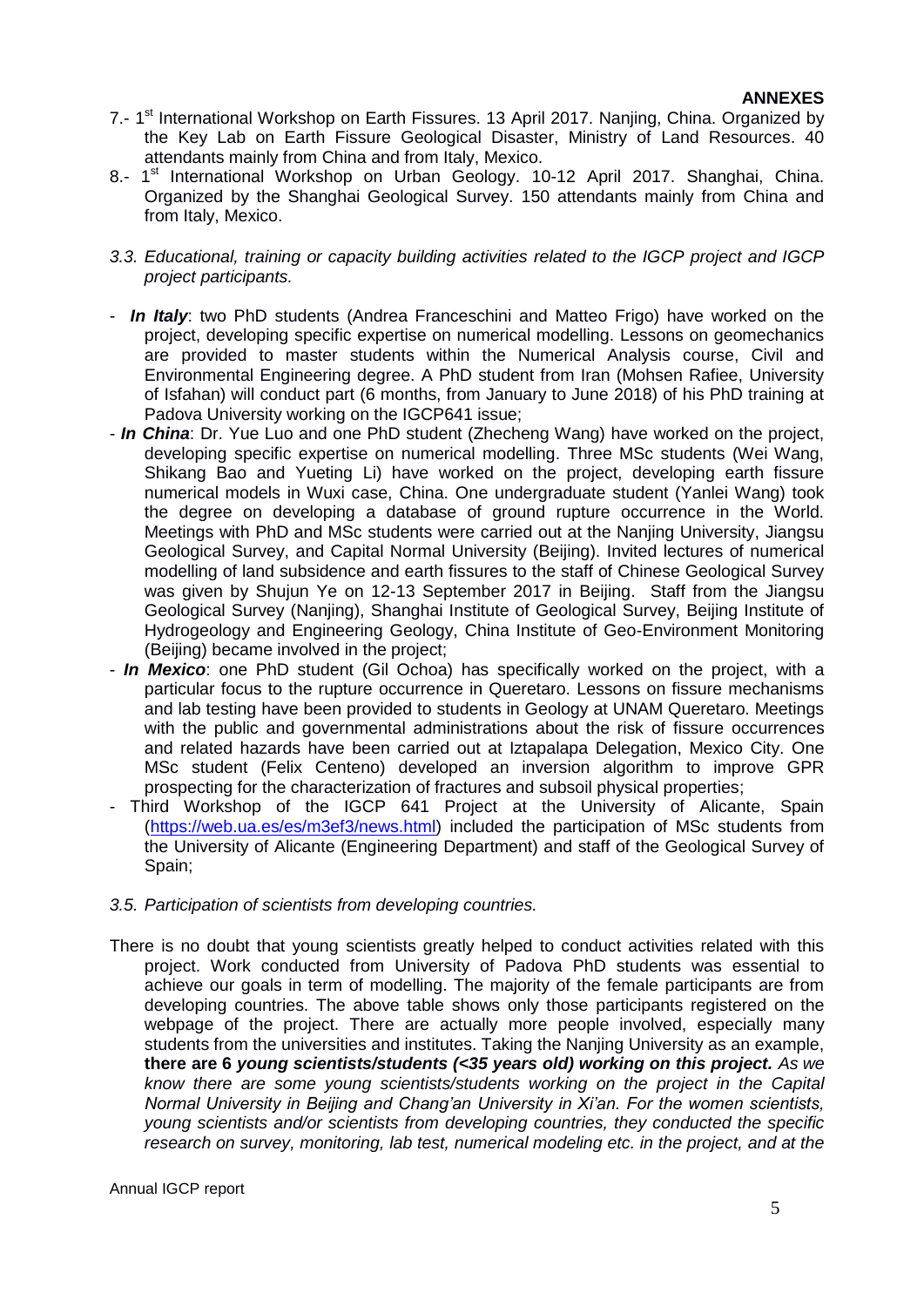*same time they understood the involved problems and built up their own capacities respectively.*

- *3.7. Activities involving other IGCP projects, UNESCO programmes, IUGS Commissions or Task Groups or others*
- A first contact and a skype meeting have been carried out on February 2017 with Professor Daniela Blessent, leader of IGCP636, and her colleagues/students (Sebastian Rendon Arboleda and others - Universidad Nacional de Colombia). We agreed on the possibility in the near future to exchange students and expertise in relation to modelling geomechanical issues related to fluid withdrawal/injection from/into subsurface reservoirs.

#### *3.9. What tangible improvements has your project obtained?*

The research has produced a few major scientific advances: a novel (and unique up to now) approach to model rupture development in real 3D geologic setting; an innovative methodology to detect ground ruptures by FFT processing of satellite SAR solutions; an original technique to process drone acquisitions for the volumetric characterization of ground ruptures.

The fracture map of Mexico city indicated that the building damage caused by the 19<sup>th</sup> September earthquake 1985 was repeated during the  $19<sup>th</sup>$  September 2017 earthquake. This map had a strong social impact in Mexico because it was published just before the  $19<sup>th</sup>$ September 2017 earthquake and indicated the fractures associated to the land subsidence have weakened the part of the city subsoil and had to be taken into account for the reconstruction after the September 2017 earthquake. It is evident from the map that the urban damage is spatially related with the distribution of fractures, which should be considered at high risk areas in the reconstruction plan of the city.

The fracture map of Mexico City had a strong social impact because of the  $19<sup>th</sup>$  September 2017 earthquake. It is evident that urban damage is spatially related with the distribution of fractures, so as it was during the  $19<sup>th</sup>$  September earthquake 1985. Ground fractures associated to land subsidence have weakened the part of the city subsoil and should be considered at high risk areas in the reconstruction plan of the city.

A new an important collaboration is started with a group of researchers from Pakistan, University of Balochistan. Many cities are affected by land subsidence and earth fissures, with consequences that are threatening the population. In Quetta, for example, ground ruptures have destroyed private and public buildings and damaged the sewage system yielding a public health crisis because of the rapid infiltration of wastewaters through the fissures and the consequent aquifer contamination. A first contact has been established with the scientists from Iran. Together with China, Mexico and southwest USA, Iran is one of the countries most affected by ground rupture because of the aquifer overexploitation.

IGCP 641 Project leaders also supported the preparation of a proposal for the IGCP Project on Land Subsidence in Coastal Regions leaded by the Key Laboratory of lands subsidence and earth fissures of Shanghai, China and co-leaded by the experts from Italy, the Netherland, and Indonesia.

*3.10. What kinds of activities in respect to the benefit of society and science outreach has your project undertaken?* 

Dissemination of information to local authorities is of the most importance so as free access to the maps of fracturing. The National Disaster Prevention Center of Mexico (CENAPRED)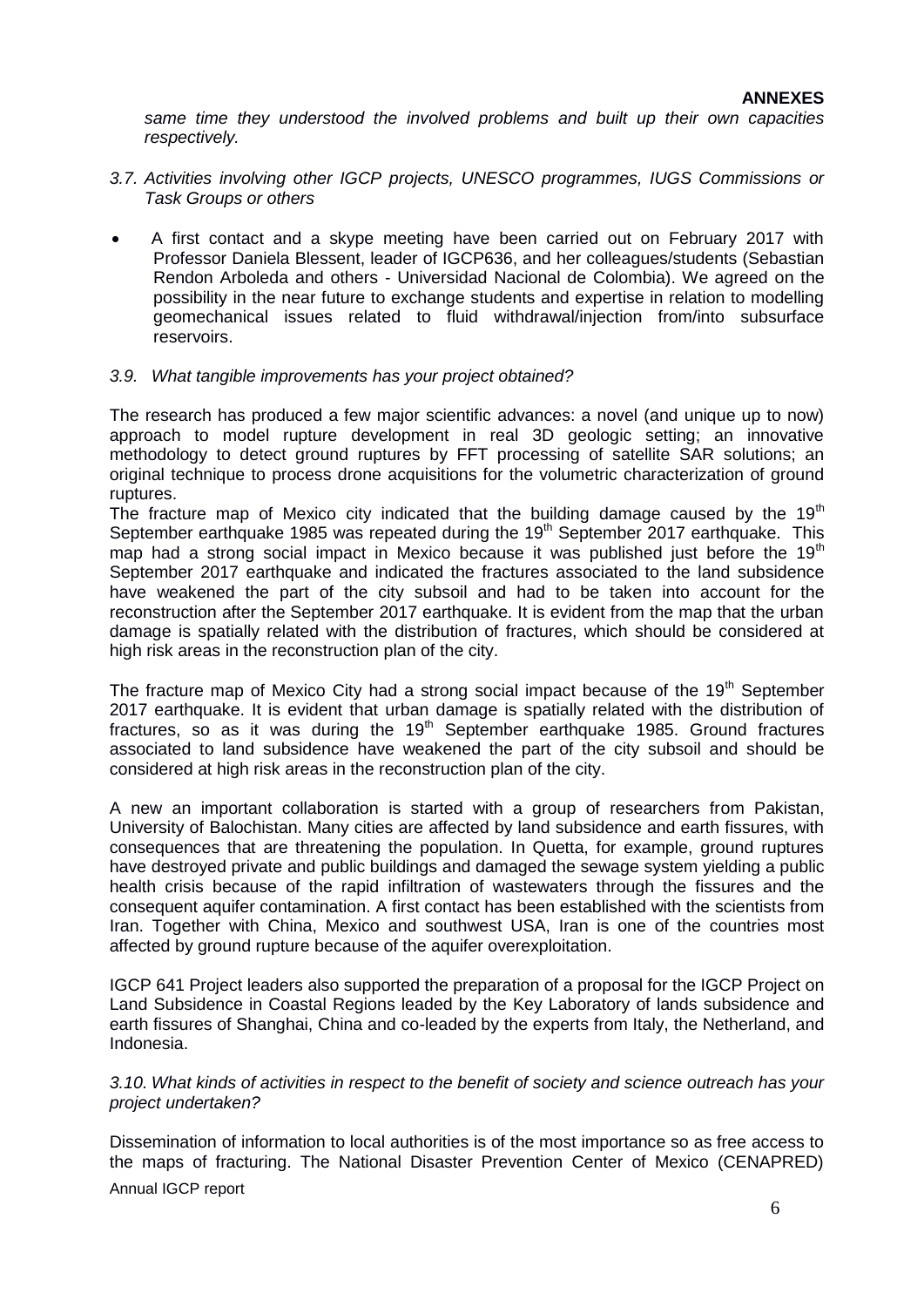integrated the map of fractures to the National Risk Atlas that can be free consulted and manipulated thanks to a GIS server. Several meetings have been carried out with key staff of a number of governmental agencies in China directly involved in managing ground rupture occurrence (Jiangsu Geological Survey, Shanghai Institute of Geological Survey, Beijing Institute of Hydrogeology and Engineering Geology, China Institute of Geo-Environment Monitoring). Projects are just started or are in the way of being finalized between these agencies and Chinese and abroad universities to develop detailed monitoring and modeling studies aimed at predicting ground fissures and reducing their hazard.

#### *The leaders of the project had been Invited to give dissemination talks in different events:*

1. Dora Carreon-Freyre. Land Subsidence induced by groundwater extraction and associated ground fracturing in Central Mexico Workshop on Land Subsidence induced by fluid ExtRaction (LASER2017) 14th November 2017 organized by the Geological Survey of Spain, Madrid, Spain. http://www.igme.es/laser2017/program

2. Dora Carreon-Freyre Land Subsidence and associated ground fracturing: Study cases in Central Mexico. Keynote. National Congress on Land Subsidence in The Netherlands (Heel Holland Zakt – All Holland sinks). 9 November, 2017. Rotterdam, The Netherlands.

3. Pietro Teatini Monitoring and modelling of Land Subsidence and associated ground fracturing Italy. Keynote. National Congress on Land Subsidence in The Netherlands (Heel Holland Zakt – All Holland sinks). 9 November, 2017. Rotterdam, The Netherlands.

4. Dora Carreon-Freyre. Monitoring of Land Subsidence and associated ground fracturing. Study cases in central Mexico. 36th Conference on Surveying and Geomatics: "Measure the world, Measure the future" 31th August, 2017. Department of Geomatics, National Cheng Kung University. Taiwan, China.

5. Dora Carreon-Freyre. The Centre of Geological Risk Evaluation CERG in Iztapalapa, Mexico City: Land Subsidence and Associated Fracturing Studies. Keynote. International Workshop on Earth Fissures Geological Disaster, Nanjing, China. 13th April, 2017. Nanjing University-Geological Survey of Jiangsu Province.

6. Dora Carreon-Freyre. The UNESCO Working Group on Land Subsidence: activities aimed at improving global knowledge, related phenomena and social implications in urban areas, the case study of Mexico City. Keynote. 1st. International Symposium on Urban Geology: Land Subsidence and City Security. 11th April, 2017. Shanghai, China. Shanghai Institute of Geological Survey. Key Laboratory of Land Subsidence Monitoring and Prevention. Ministry of Land and Resources of China.

7. Pietro Teatini. Present challenges in modelling geomechanical issues related to fluid withdrawal/injection from/into subsurface reservoirs. Keynote Lecture at the Annual Meeting of the Mexican Geophysical Union (RAUGM) 2017. Puerto Vallarta Jalisco, Mexico. 27th October, 2017.

8. Shujun Ye. Numerical Simulation of regional land subsidence in the Yangtze Delta area, China. 36th Conference on Surveying and Geomatics: "Measure the world, Measure the future" 31th August, 2017. Department of Geomatics, National Cheng Kung University. Taiwan, China.

*3.11. What kind of public information (media reports, etc.) has your project generated? And how do you evaluate their?*

The map of fractures of Mexico City had a wide media cover during more than 3 weeks. It was a main heading subject of many TV interviews to Dora Carreon and newspapers notes. A part of them have been stored in the project website (http://www.igcp641.org/?page\_id=1140)

*3.12. Project highlight: Select one realization that happened during your project this year that you would like to see highlighted on the UNESCO-IGCP website (for example the publication of a book, the release of documentary, a very high profile publication (level Science or Nature),*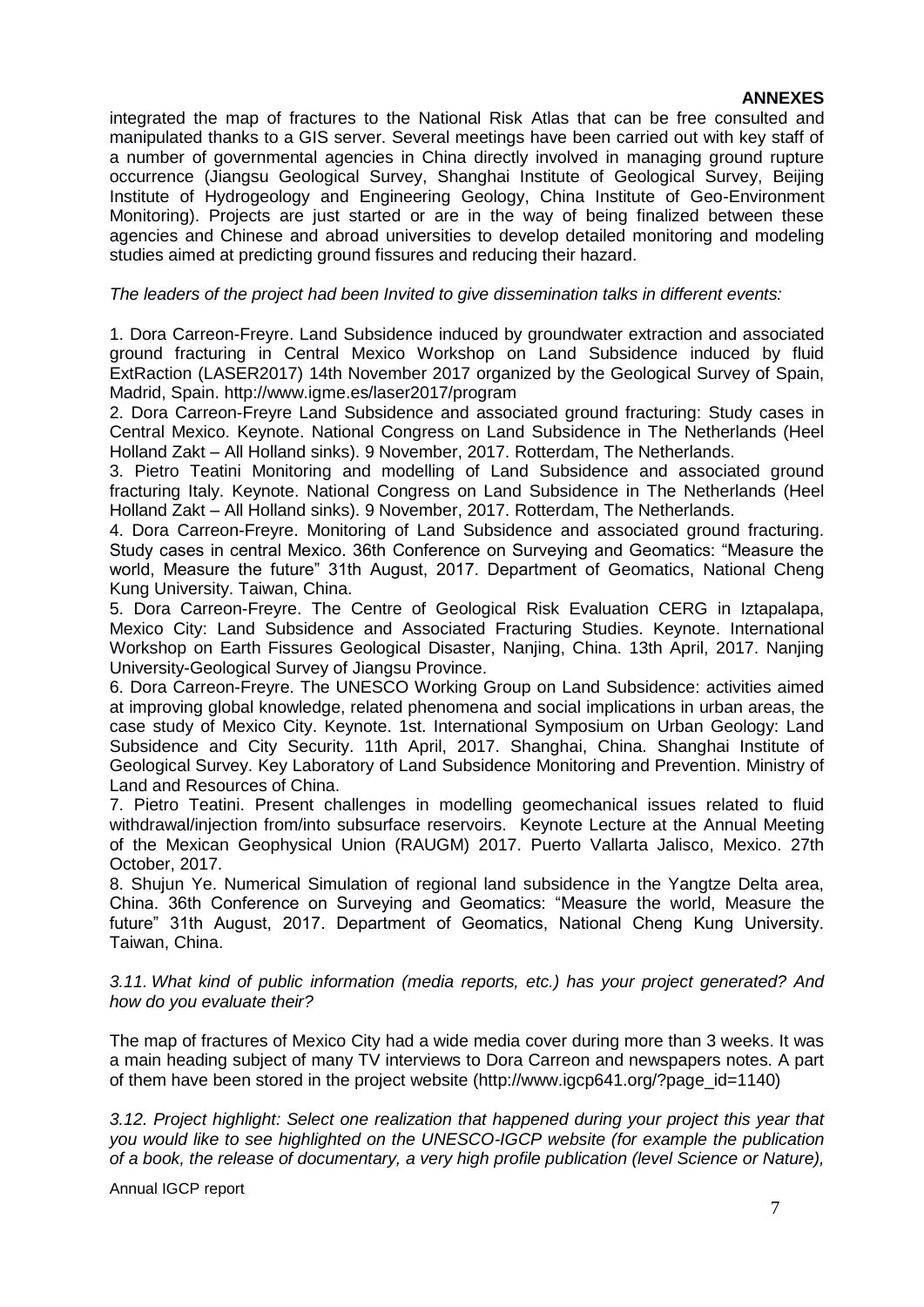*the unique find of a fossil, etc. You should provide a short text in layman's terms (max. 400 words) and a nice picture or video link, etc. which we can use for the IGCP website.*

One of the main outcomes of the IGCP641 project "Mechanisms, Monitoring and Modeling Earth Fissure generation and Fault activation due to subsurface Fluid exploitation (M3EF3)" is the realization of a world map with the location of the main occurrences of ground rupture (Figure 1). To accomplish this goal, an in-depth bibliographic and literature review has been carried out to find the major sites threatened by this geo-hazard. More than 45 sites have been listed, mainly located in China, USA, Mexico, and Iran. This information has been used to develop a first a Google Map-based map of human-induced ground rupture in the world. The map is freely available at http://www.igcp641.org/?page\_id=45 in the M3EF3 project website. Two levels of detail are used in presenting the rupture sites. Initially, each site has been identified by a single marker. Then, the trace of the fissures, properly georeferenced, are added where available. For each sites the map is complemented by the following metadata: latitude, longitude, number of ruptures, rupture trend, rupture total length, characteristic slippage and/or opening, rate of land subsidence, cumulative subsidence, mechanisms, time occurrence, and specific scientific references. Obviously, the mapped sites are not intended to provide an exhaustive list. The map will be easily populated by other sites when new information will become available.



**Figure 1**. World map with the location of the main sites affected by of ground rupture reported in scientific litterature. The amplified area showing the distribution of fractures on the Xi'an City, China is presented in the square at the right upper corner of the figure. The map is freely available in the IGCP641 project website. (http://www.jacp641.org/?page\_id=45);

### **4. Activities planned**

### *4.1. General goals*

- Establish and/or improve the collaboration with researchers from Iran, India, South Africa, Saudi Arabia;
- Update the Ground Rupture World Map: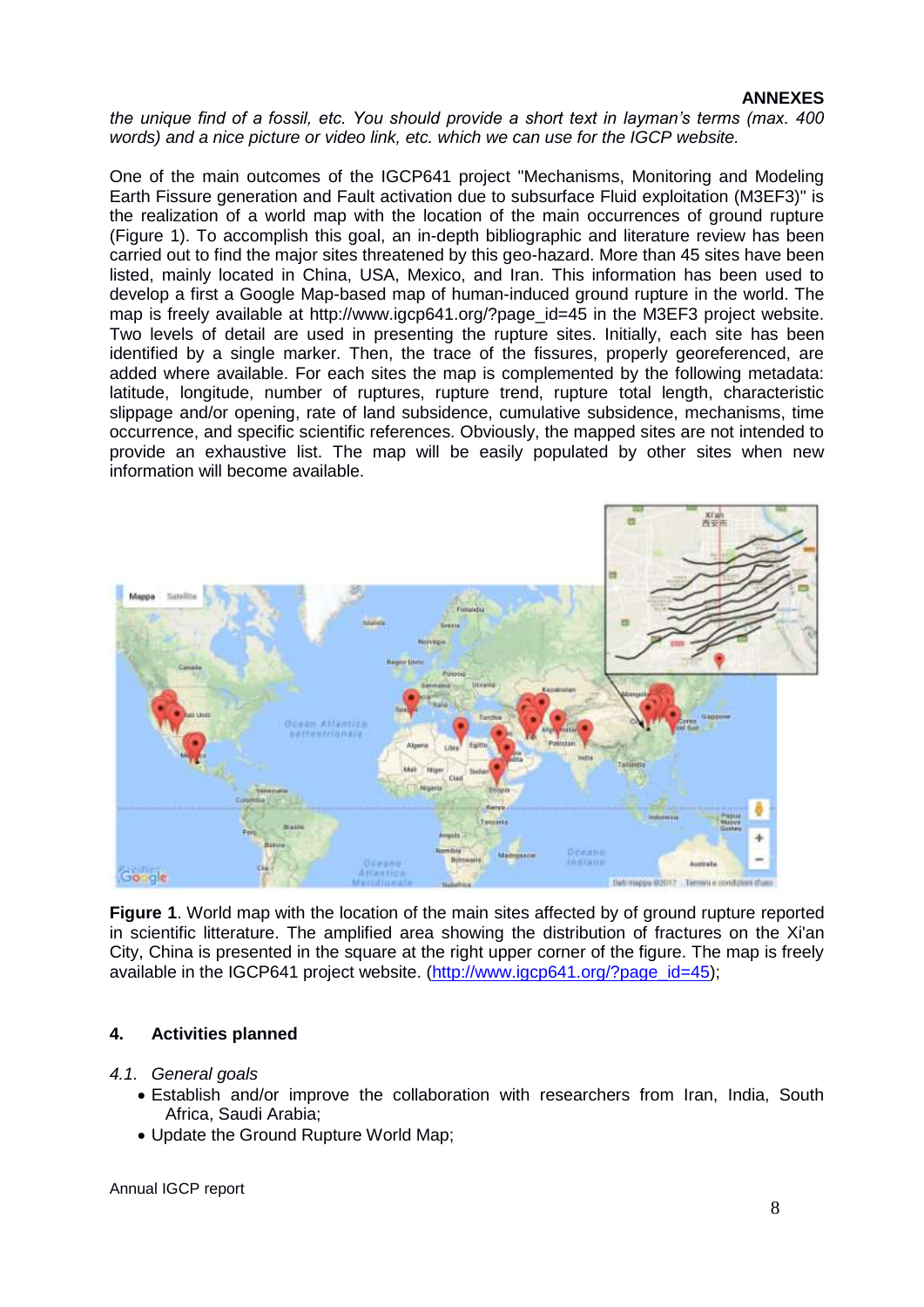- Foster enrolment of students/young researchers in developing/newly-developed countries strongly affected by ground ruptures and land subsidence (Mexico, China, Iran, Pakistan);
- Possibly publish a book on IGCP641 issues and results. Contacts are ongoing with an acquisitions editor at CRC Press/Balkema, Taylor & Francis Group;
- Continue with the numerical modelling applications;
- Organize a session on Land Subsidence and ground ruptures at the AGU Fall Meeting 2018.

### **6. Request for extension, on-extended-term-status, or intention to propose successor project**

We would like to finish this phase during 2018 to continue the research work on modelling and better identify the mechanisms responsible for the generation of ground fractures.

We are planning to prepare a second phase proposal specifically focused on fractures and reactivation of faults related to groundwater exploitation, the application of M3 integrated approach to the new sites using a GIS-based risk assessment tool and to improve the dissemination work through workshops, undergraduate and postgraduate courses, nontechnical fact sheets for policy makers and citizens, and through guidelines for laboratory, monitoring, and modelling investigations.

The expected ultimate societal achievement include the use of M3EF3 outcomes to establish management, public policies and possible regulatory criteria in urban/agricultural/industrial planning; with respect to the development of subsurface fluid resources and the identification of effective mitigation strategies of accompanying ground failures.

### **7. Financial statement (\$ USD only)**

*The IGCP Scientific Board would like to be informed how the IGCP funds were used.* Of the allocated resources provided by IGCP (3000 USD, minus wire-transfer and currency exchange fees), was used for the Annual IGCP641 Workshop in Alicante and the field trip to the Guadalentin Valley, Murcia.

About 40%, was used to allow the participation of an early career researcher from Pakistan (flight tickets). The other 60% was used to cover the 2-day workshop expenses (meal and part of the logistic). Rooms for the event and web-domain (https://web.ua.es/es/m3ef3/) were provided for free by the University of Alicante; expenses for folders, notebooks and pens were covered by local Cátedra de Movilidad Vectalia, Romanense de Mármoles S.L.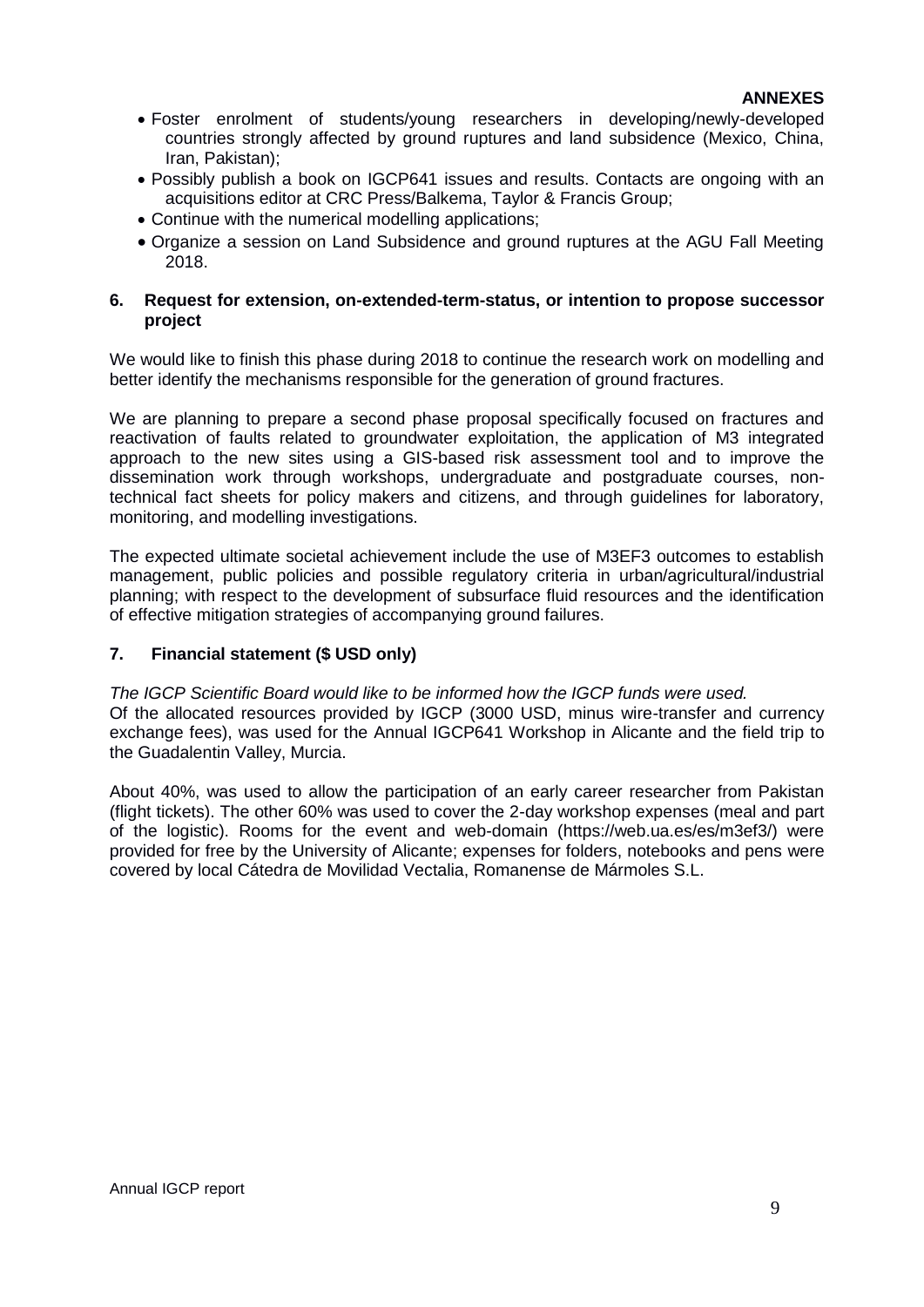## **ANNEX No. 2: Publication List**

Galloway, D.L., and Leake, S.A., 2017, Regional land subsidence caused by the compaction of susceptible aquifer systems accompanying groundwater extraction: in Singh, V.P. (ed.), Handbook of Applied Hydrology (2nd edn.), chpt. 56, McGraw-Hill Education, New York, p. 56.1–56.11.

Teatini, P., Carreon-Freyre D. Ochoa-Gonzalez, G, Shujun, Y., Galloway, D., Hernandez-Marin, M., Ground ruptures attributed to groundwater overexploitation damaging the Jocotepec city in Jalisco, Mexico: 2016 field excursion of IGCP-641. Accepted in Episodes Journal of International Geoscience, IUGS. E-17-13, for publication in March, 2018.

Hernandez Marin, M., Pacheco Martinez, J.., Burbey, T.J., Carreon-Freyre, D., Ochoa-Gonzalez, G, Campos-Moreno, G.., de Lira, P., Evaluation of subsurface infiltration and displacement in a subsidence-reactivated normal Fault in the Aguascalientes Valley, Mexico. Accepted in the Journal Environmental Earth Sciences, Springer.

Ochoa-Gonzalez, G., Carreon-Freyre, D., Franceschini, A., Cerca, M., Teatini, P. Overexploitation of groundwater resources in the faulted basin of Querétaro, Mexico: a 3D deformation and stress analysis. Submitted to Engineering Geology, Elsevier.

Hernandez Marin, M., Pacheco Martinez, J.., Burbey, T.J., Carreon-Freyre, D., Ochoa-Gonzalez, G, Campos-Moreno, G.., de Lira, P., Evaluation of subsurface infiltration and displacement in a subsidence-reactivated normal Fault in the Aguascalientes Valley, Mexico. Journal Environmental Earth Sciences.

S. Ye, A. Franceschini, Y. Zhang, C. Janna, X. Gong, J. Yu, and P. Teatini, A novel approach to model earth fissure caused by extensive aquifer exploitation and its application to the Wuxi case, China, Water Resources Research. Under review.

Map of ground fracturing in Mexico City. The map was included in the National Atlas of Risks (http://www.atlasnacionalderiesgos.gob.mx).Technical report, a publication is under preparation;

### *Abstracts in the Special Sessions*

- (SE19): IGCP 641 Project M3EF3. Assessment of risks related to ground fracturing and faulting in urban areas. Annual Meeting of the Mexican Geophysical Union (RAUGM) 2017. Puerto Vallarta Jalisco, Mexico. 27Th October, 2017. i*n Spanish.*

- Centeno Salas, F.**,** Carreón Freyre, D., Gutiérrez Calderón, R., 2017. Geofísica de alta resolución para el estudio de la deformación y fracturamiento del subsuelo en la zona Tláhuac, Ciudad de México. i*n Spanish.*

- Gutiérrez - Calderón, R., Alcántara Durán, C., Carreón Freyre, D., Cerca, M., Espinosa Severino, O., Espinosa Valle, M.F., 2017. Caracterización morfológica y fracturamiento asociado con estructuras antiguas en la Ciudad de México. .i*n Spanish.*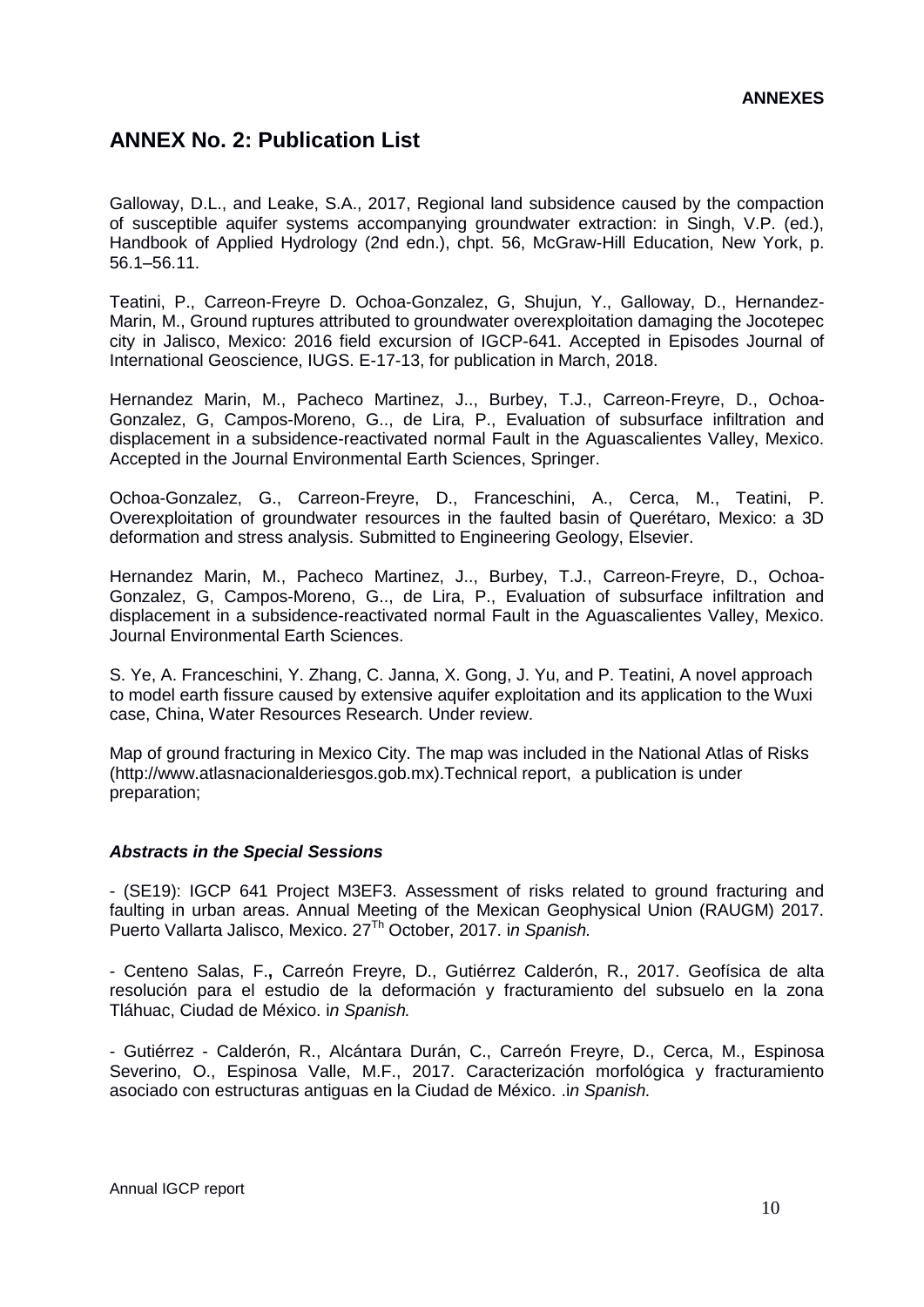- Alcántara Durán, C., Gutiérrez Calderón, R., Sánchez Luna, E., Lazcano Sánchez, J., Carreón Freyre, D., 2017. Técnicas de percepción remota aplicadas a la delimitación de microcuencas asociadas a subsidencia y fracturamiento en la zona central de Iztapalapa, Ciudad de México. i*n Spanish.*

- Carreón Freyre, D., Cerca, M.., Gutiérrez Calderón, R., Ochoa González, G., 2017. Condiciones de fracturamiento de los sedimentos lacustres de la Ciudad de México. - González Hernández, M., Carreón Freyre, D., Zacarías Ramírez, S., Gutiérrez Calderón, R., 2017. Análisis del fracturamiento en las zonas aledañas al Peñón del Marques y al Peñón de los Baños en la Ciudad de México. i*n Spanish.*

- Zacarías Ramírez, S., Gutiérrez Calderón, R. González Hernández, M., Carreón Freyre, D., Alcántara Durán, C., Jiménez Sánchez, A., 2017. Análisis de vulnerabilidad social asociada al fracturamiento del subsuelo en la Delegación Iztapalapa, Ciudad de México. *in Spanish*.

- Frigo, M., Ferronato, M., Carreon-Freyre, D., Ye, S., Galloway, D. and Teatini, P. Ground ruptures and intensive groundwater use in urban zones: a parametric FE-IE modelling investigation. Contribution n. H4.978, MODSIM 2017, Australia.

-Shujun Ye, Andrea Franceschini, Yan Zhang, Carlo Janna, Pietro Teatini, Xulong Gong, Jun Yu. Numerical simulation of earth fissures caused by overly aquifer exploitation at Guangming Village, China. NH31B-0221, AGU 2017, USA.

#### *Related publications in 2017*

- Castellazzi, P., Garfias, J., Martel, R., Brouard, C., Rivera, A.I 2017. Support sustainable urbanization over compacting aquifers: The case of Toluca Valley, Mexico. International Journal of Applied Earth Observation and Geoinformation.Volume 63, 2017, Pages 33-44.

- Yoo, J., Perrings, Cha. 2017. An externality of groundwater depletion: land subsidence and residential property prices in Phoenix, Arizona. Journal of environmental economics and policy. Volume 6. Number 2.

- Yoo, J., Frederick, T., 2017.The varying impact of land subsidence and earth fissures on residential property values in Maricopa County – a quantile regression approach. International Journal of Urban Sciences. Volume 21, 2017 - Issue 2.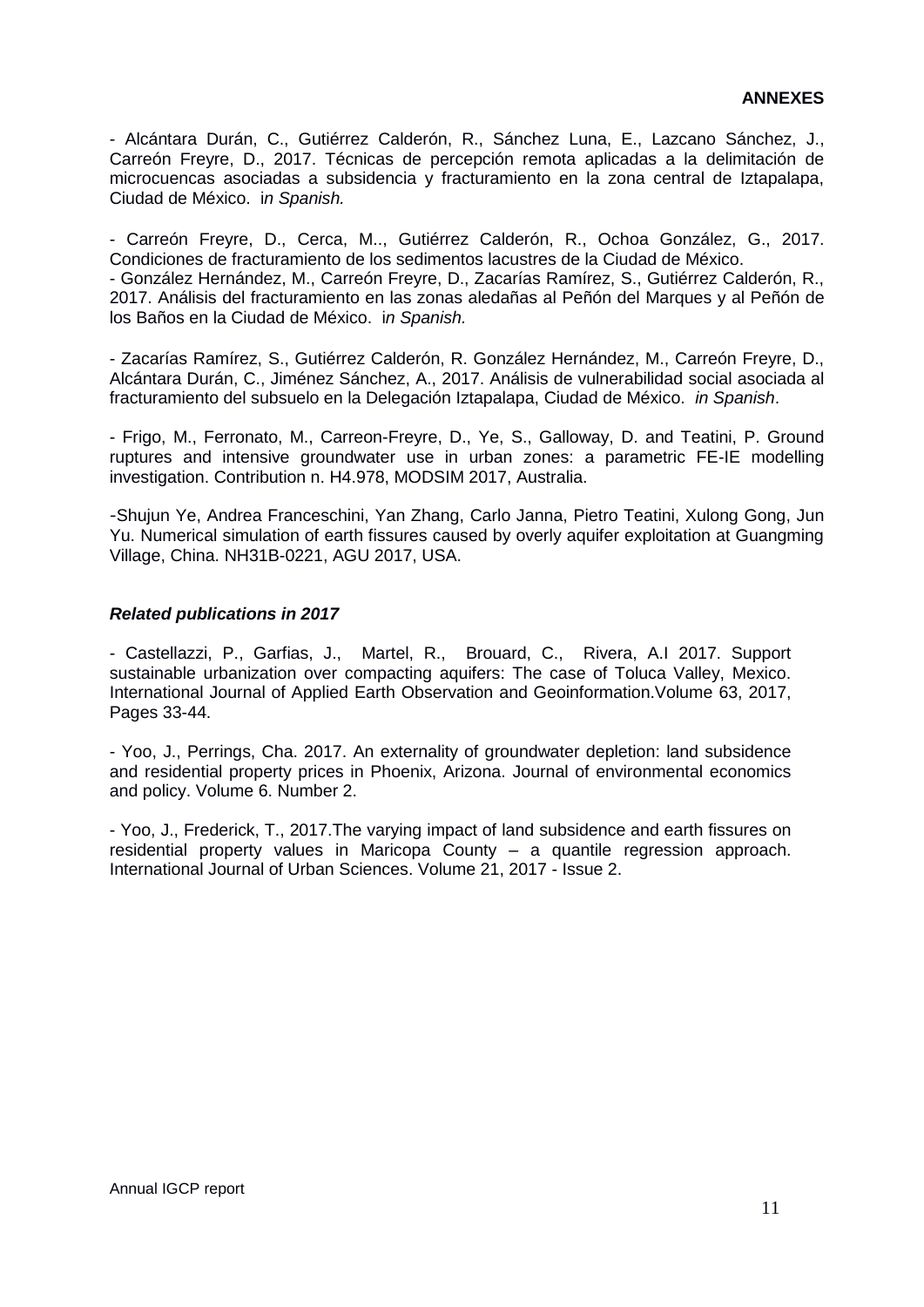## **ANNEXES ANNEX No. 3. The Land Subsidence International Initiative (LaSII). Proposal**

UNESCO-IHP WGLS, 23rd November, 2017

Land subsidence (the loss of land elevation) is a major problem that threatens viability and sustainable economic development for many millions of people throughout the world, especially, but not restricted to coastal and highly urbanized areas.

The UNESCO Working Group on Land Subsidence (WGSL) is one of the oldest working groups within the International Hydrological Programme (IHP), initiating activities during the 1965-1974 International Hydrological Decade (IHD): Experimental Basins, World Water Balance and Water Resources of the Earth. In the 1970s the WGLS started its activities to improve and disseminate knowledge on land subsidence, mainly in developed and newly-developed countries and regions, e.g., Japan, The Netherlands, USA, Italy, Mexico, China, Taiwan that were strongly affected by land subsidence following the economic boom after the World Wars.

Since 2010 the members of the WGLS established new linkages and collaborations with other international and national hydrologic programs and projects concerned with the sustainable development of global land and freshwater resources and the subsidence hazards accompanying their exploitation. Now, facing global changes the need to disseminate this knowledge more broadly and to intensify applications of the accumulated knowledge is urgent.

Because of the strong anthropogenic component of the prevalent subsidence processes, the activities of the LaSII would be aligned implicitly with the goals elucidated in the Focal Areas 1.1, 1.2 and 1.3 of Theme 1 and explicitly in the goals stated in the Focal Areas 2.1, 2.2 and 2.3 of Theme 2, and different Focal Areas of Themes 4 and 5 of the *IHP-VIII Phase Strategic Plan (2014-2021) ¨Water security: Responses to local, regional, and global challenges":* 

*Theme 1: Water-related Disasters and Hydrological Change*

Focal Area 1.1 Risk management as adaptation to global change

"The number of human losses and economic damage linked to human practices, such as groundwater overexploitation, has been exacerbated by water-related extreme events and sea level rise. There is a need to establish methodologies to assess risk considering the hydroclimatological and social conditions of the area of concern. Integrating pilot case studies on hazard-damage relationships on local/regional scales and developing hazard-damage relationships are essential to providing risk management tools for water managers and policy makers".

Focal Area 1.2 Understanding coupled human and natural processes Focal Area 1.3 Benefiting from global and local Earth observation systems

*Theme 2: Groundwater in a changing environment* 

Focal area 2.1 Enhancing sustainable groundwater resources management

Focal area 2.2 Addressing strategies for management of aquifers recharge

Focal area 2.3 Adapting to the impacts of climate change on aquifer systems

"To calibrate hydrological models for simulation of spatially and temporally changing groundwater recharge, discharge and storage and inclusion of a groundwater component into land surface models require improvements in terrestrial and satellite based groundwater monitoring and monitoring data assessment and management. Coastal aquifers prone to depletion and accompanying land-level lowering contributing to sea-level rise need particular attention".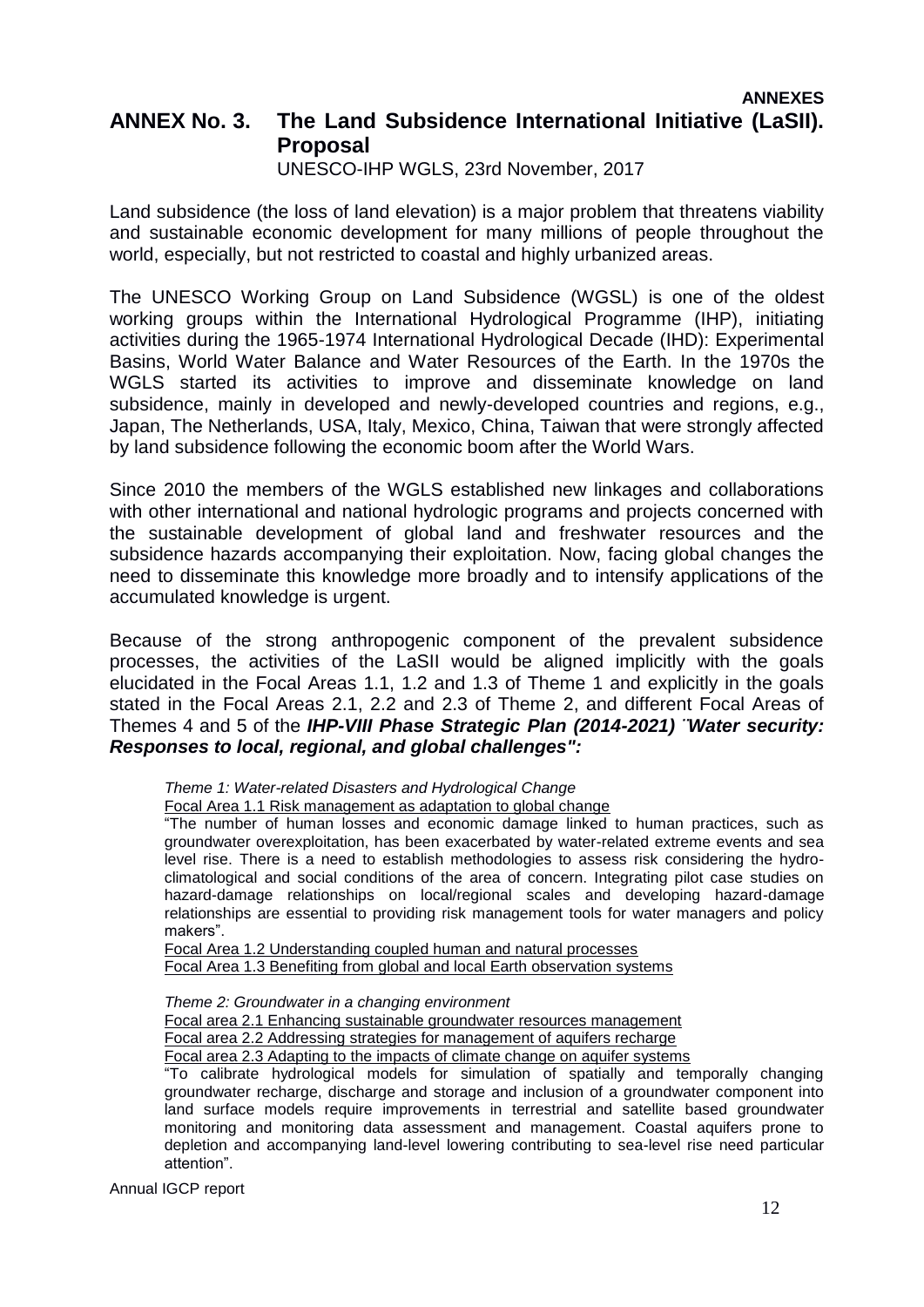*Theme 4: Water and human settlements of the future*

"Today, cities all over the world are facing a range of dynamic regional and global pressures, such as climate change, population growth, deterioration of urban infrastructure systems and more".

*Theme 5: Adapting to the impacts of global changes on rivers basins and aquifer system Focal* area 1.1 Global changes and feedback mechanism in hydrogeological processes in stressed systems

#### Why Land Subsidence (LS) is Still a Critical Societal Issue

Society is facing a large number of challenges related to our sustainable use of land and water resources that will increase in the next decades. The effects of climate change in terms of sea-level rise and variation in the distribution and timing of precipitation, runoff and recharge, are compounded by the increasing concentration of population in (mega-) cities and elsewhere along the coasts of the world. The consequences related to the expanding need of freshwater resources in even more concentrated, at-risk zones of the world will inevitably affect a growing number of people. A few example case studies clarify the present criticality of the LS issue worldwide:

- in Jakarta, Indonesia, where the population grew from 8.2 million to more than 30 million from 1970 to 2016, groundwater extraction for drinking and industrial water supply has caused the sinking of land surface at rates of 10- 20 cm/yr. This is an order of magnitude larger than the rate of sea-level rise. The effects on vulnerability to flooding from river and sea waters are increasing dramatically, especially in portions of the city that have subsided as much a 2 m below sea level. Moreover, houses, buildings and urban infrastructures are being increasingly damaged or destroyed as a result of LS;
- in many deltaic and coastal areas of the world (e.g., the Bengal, Mekong, Nile, and Mississippi river deltas; the coastland in The Netherlands) engineered surface-water drainages and lowering of the phreatic groundwater is promoted to optimize agricultural production in the short term. LS occurs as a result of compaction and oxidation of the drained, usually organic-rich (peat) soils,  $CO<sub>2</sub>$  emissions to the atmosphere increase, valuable ecosystems are lost, and vulnerability to coastal and riverine flooding is enhanced;
- in numerous regions in the world large earth fissures, ground fractures and the reactivation of regional faults occurs as a result of the deformation of aquifer systems and LS accompanying the over-exploitation of groundwater supplies. Earth fissuring is damaging structures and infrastructures in Xi'an, China, posing a significant risk to humans living in these regions. In Quetta, Pakistan with a population of more than 1,000,000 inhabitants and where a large number of them rely solely on groundwater for domestic and agricultural water supplies, ground fractures have recently compromised the city sewage system yielding a public health crisis because of the rapid infiltration of wastewaters through the fissures and the consequent aquifer contamination;
- in Mexico City many buildings and more than 20,000 houses collapsed or were severely damaged because during the September 19<sup>th</sup>, 2017 earthquake in areas where the subsoil was strongly weakened by ground fractures that previously developed with the more than 10 m of LS accompanying groundwater exploitation that accumulated in the city since the middle of the last century.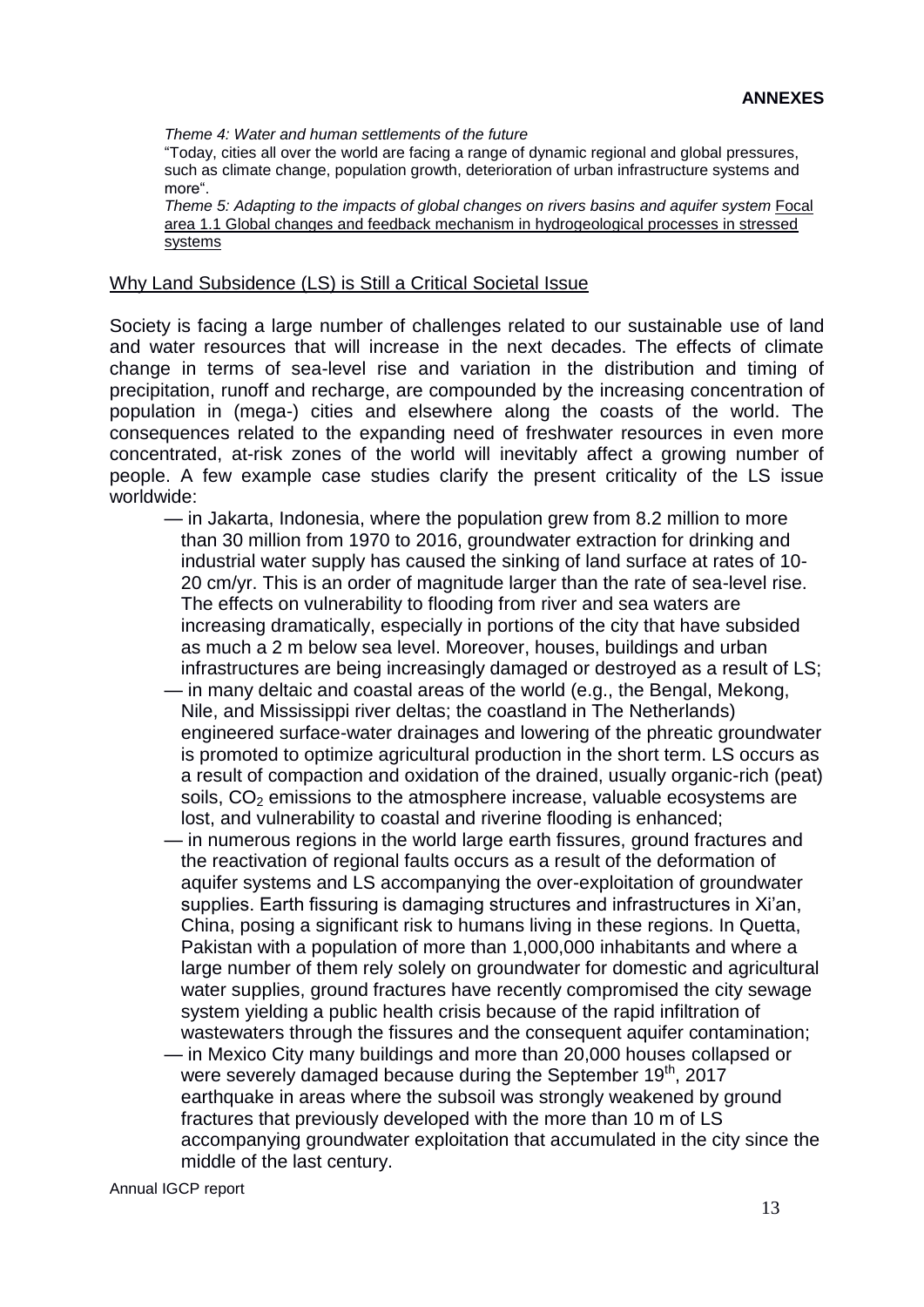These examples clearly show that historic and current unsustainable use of groundwater resources is leading to high direct and indirect socioeconomic costs, mainly threatening disadvantaged populations in newly developed and developing countries. Furthermore, the consequences are expected to increase in the next decades. The cost of not working towards a sustainable water management include the need for developing countermeasures to maintain habitability in the coastal cities by building high(er) dikes—however, with much more damages and deaths in the case of failure, restoring damaged buildings, water wells, sanitary and storm sewer systems, pipelines, roads, railways, bridges, canals, stream channel levees, and installing new deeper drainage systems.

### Economic Impact

Despite the facts that the scientific basis of aquifer-system compaction and LS due to groundwater pumping, and the means to mitigate its occurrence are well known, the process is increasingly affecting more and larger regions and with greater consequences throughout the world. In the IHP-VIII Phase Strategic Plan which addresses Water Security, LS is considered as a major threat.

Nevertheless, the attention afforded by LS in sustainable planning of water services and safe urban development is still undervalued. Although difficult to quantify, the direct and indirect costs associated to damages caused by land subsidence are extremely large. Here a few examples: 2500 M€/year in China; 1092 M€ (1300 M\$) from 1955 to 1972 in the San Joaquin Valley, USA; 360 M€/year in Poland; 50 M€ from 1992 to 1995 in Murcia City, Spain; 52 B€/year in The Netherlands (the national planning bureau PBL, Netherlands Environmental Assessment Agency calculated that in the Netherlands, the cost for society of land subsidence occurring in peatlands amounts to billions of Euros).

Why the WGLS is Uniquely Positioned to Lead the Development of a UNESCO Land Subsidence International Initiative (LaSII)

Until now, a still growing group of scientists from all over the world have – on a voluntary basis – joined in the WGLS. They look to share their knowledge, mainly collected through individual research projects and enhance subsidence awareness by:

- publishing a guidebook on land subsidence;
- convening annual WG meetings;
- organizing, sponsoring and convening a 5-yearly international symposium on land subsidence over five decades (the ninth held at Nagoya, Japan, in 2015 and the tenth will be held in The Netherlands in 2020);
- establishing a growing number of collaborations with other local, state and national subsidence-interest groups, and several collaborative projects;
- through the implementation and updating of a WG website [\(http://landsubsidence-unesco.org/\)](http://landsubsidence-unesco.org/) with general informative material on the process, a worldwide map of the land subsidence occurrences, the proceedings of the past nine symposiums on land subsidence, scientific articles and technical reports.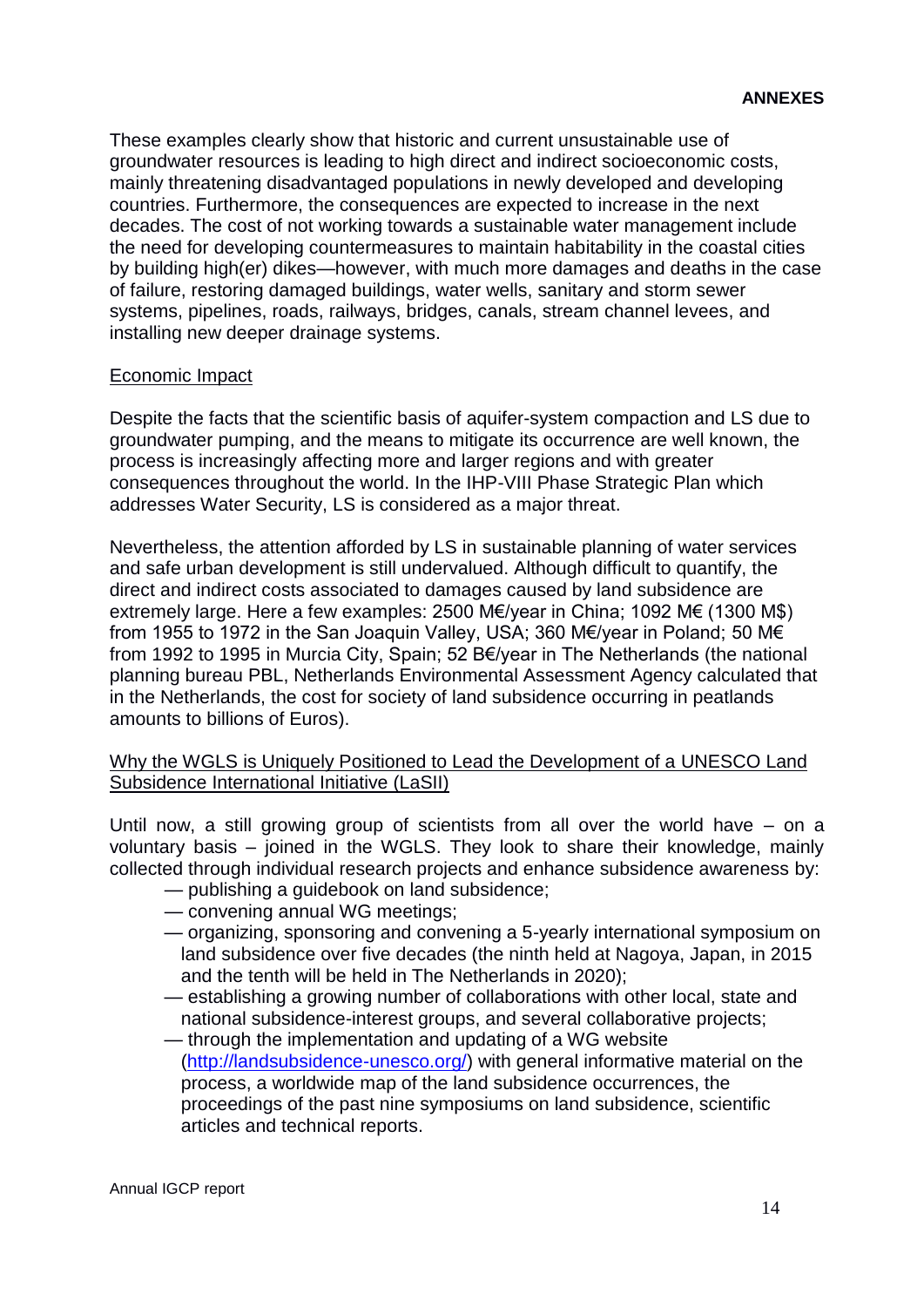As a LaSII the group of experts and collaborators will seek stronger support from the UNESCO IHP and the governments of the 11 countries that are now participating, to consolidate the development of methodologies for characterization and modeling of LS, monitoring networks, transfer of information to decision makers, advise creation of public policies and ideally, in the end contribute to an increase in the security and resilience of inhabitants of LS affected areas. Moreover, there is an urgent need to transfer the generated knowledge to developing countries with limited access to research studies and monitoring. The main goals are to improve access to scientists and engineers from developing countries, enhance knowledge transfer and better planning for the sustainable use of the groundwater resources LS-affected regions in view of the expected climate changes.

LaSII would focus primarily on three main aspects:

- 1. LS in coastal areas, related with sea-level rise,
- 2. LS related with earth fissures, ground fractures and fault reactivation,
- 3. LS related with water security in urban areas.

### Activities:

The WG participants are also involved in other UNESCO-related proposals, such as the constitution of a UNESCO International Category 2 Center on Land Subsidence in Shanghai, China and, the development of UNESCO-IGCP projects on specific subjects.

Main goals to achieve:

- Propose effective methodologies for identifying and establishing an inventory of subsiding areas in the world and present publications with relevant case studies,
- Publish guidelines for the identification, investigation, development and management of strategic LS phenomena to be used in emergencies that result from critical deformation (earth fissuring, faulting, ground fracturing),
- Improve predictability and monitoring of land-level lowering by using *in situ*, new measurement technologies and promote local use of satellite information (remote sensing imagery) for land-level monitoring and groundwater management,
- Develop methods to assess the impacts of groundwater withdrawal and analysis of the associated risks,
- Develop indicators to assess the impacts of groundwater withdrawal on water resource systems,
- Use measured deformation to help characterize aquifer systems to better quantify sustainable yield and predict future subsidence trends
- Support capacity building in member countries in order to gain and advocate better understanding and handling of hazards, vulnerabilities and benefits involving LS and other groundwater-related disasters.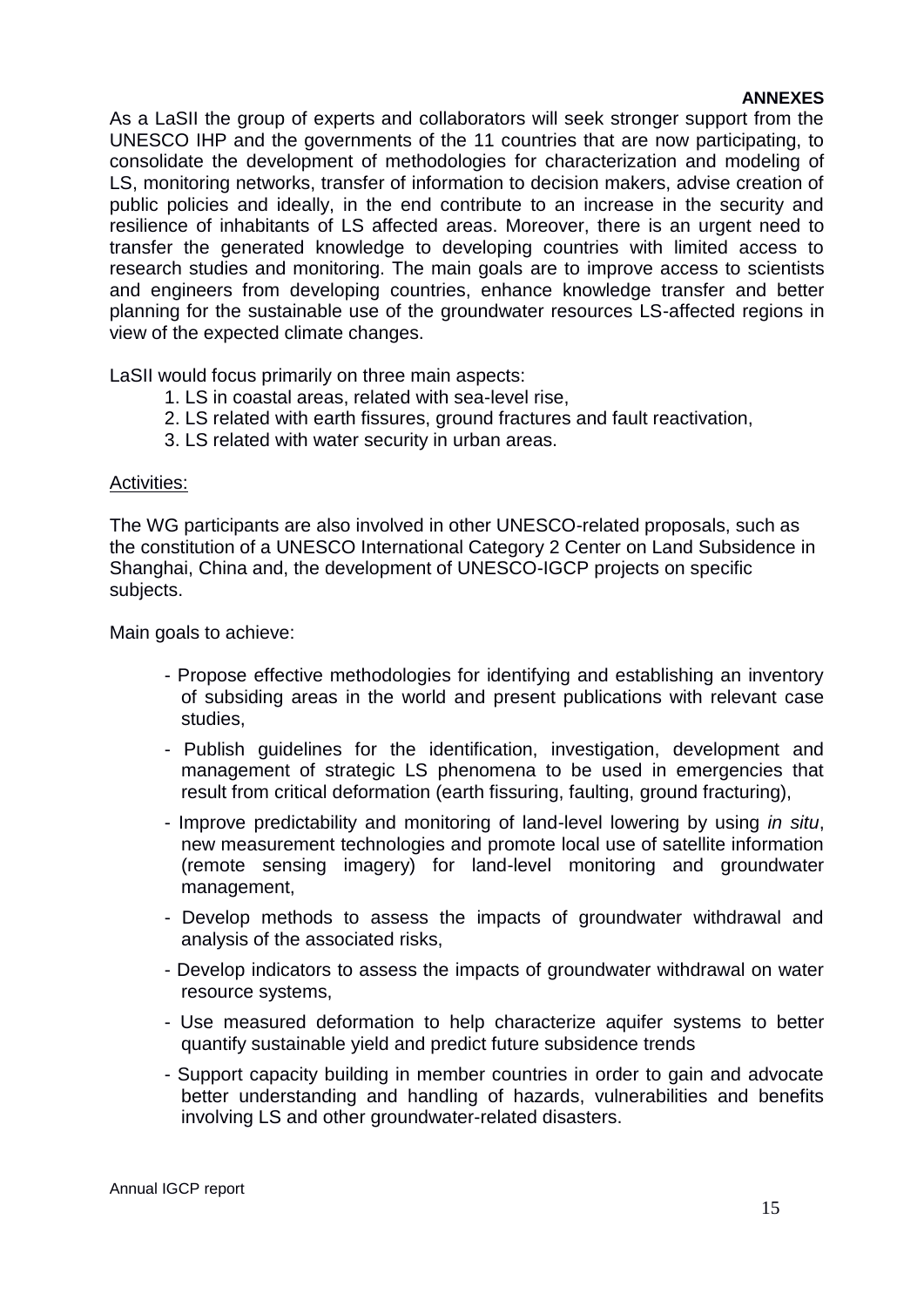- Better define growing population pressure on groundwater resources, global warming impacts on groundwater depletion, rising sea level and saltwater intrusion, and bring together country/regional assessments via seminars, conferences, etc.
- Develop networks to exchange information on best practices in countries with similar conditions of LS related to groundwater withdrawal,
- Raise awareness of decision makers, implementers, users and the general public of the importance of groundwater as a store of freshwater in order to encourage improved protection and sustainable exploitation of groundwater — through leaflets, publications, the media, education and training,
- Strengthen capacity building and educational capabilities in urban water management aimed at relevant target groups, including decision makers, planners and practitioners, with a special emphasis on developing countries,
- Facilitate participation of IHP Focal Points and National Committees in the development of case studies and the dissemination of LS mitigation guidelines,
- Develop linkages with other IHP Programs: ICHARM (International Centre for water Hazard And Risk Management) and FRIEND (Flow Regimes from International Experimental and Network Data), HELP (Hydrology for the Environment, Life and Policy) and Urban Water Management (UWMP) and with international institutions (i.e. International Association of Hydrogeologists, International Society of Soils Mechanics and Geotechnical Engineering, Eurogeosurveys).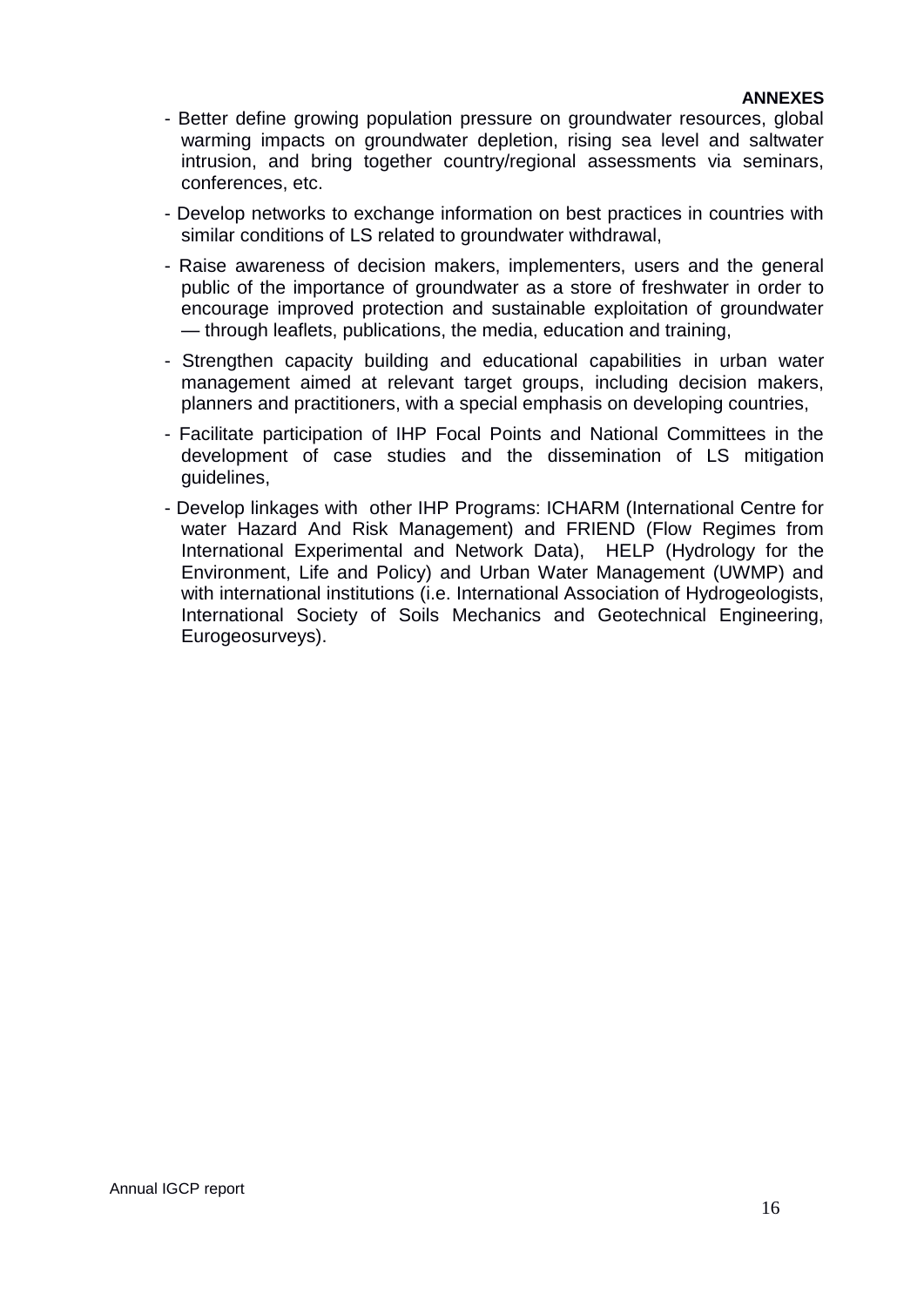## **ANNEXES ANNEX No. 4. Newspaper notes on the fracture map of Mexico City**

From 12-16 October, 2017

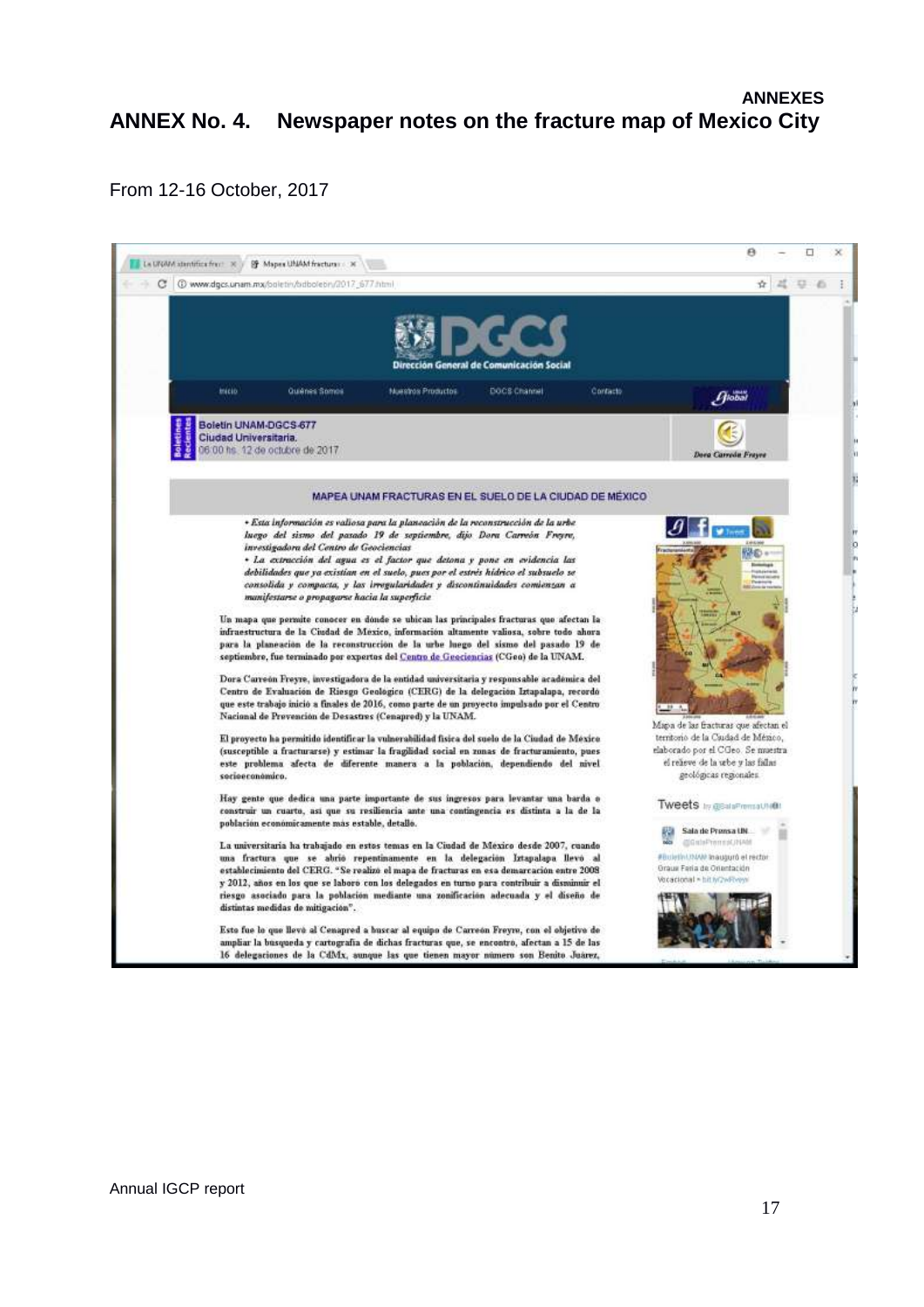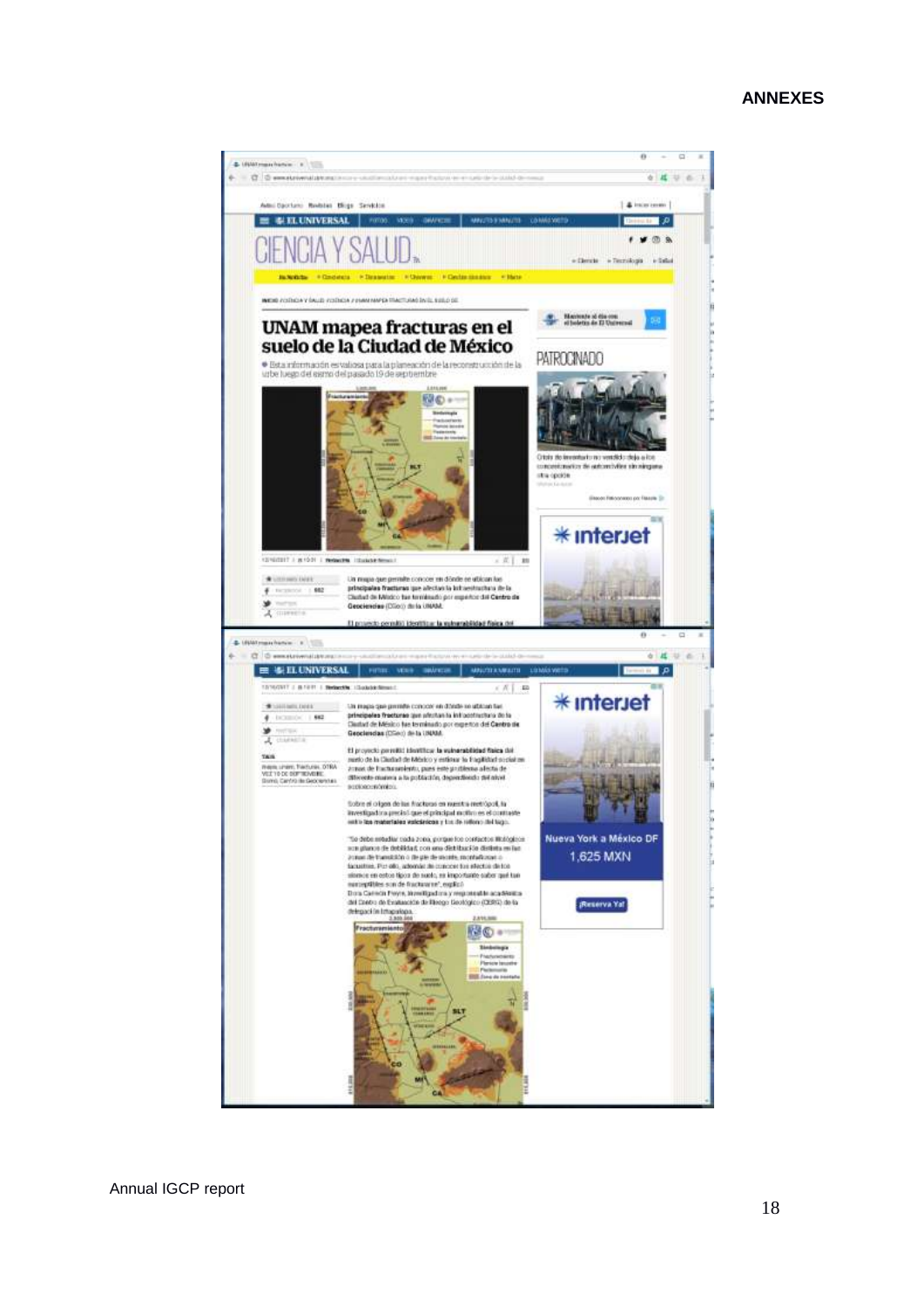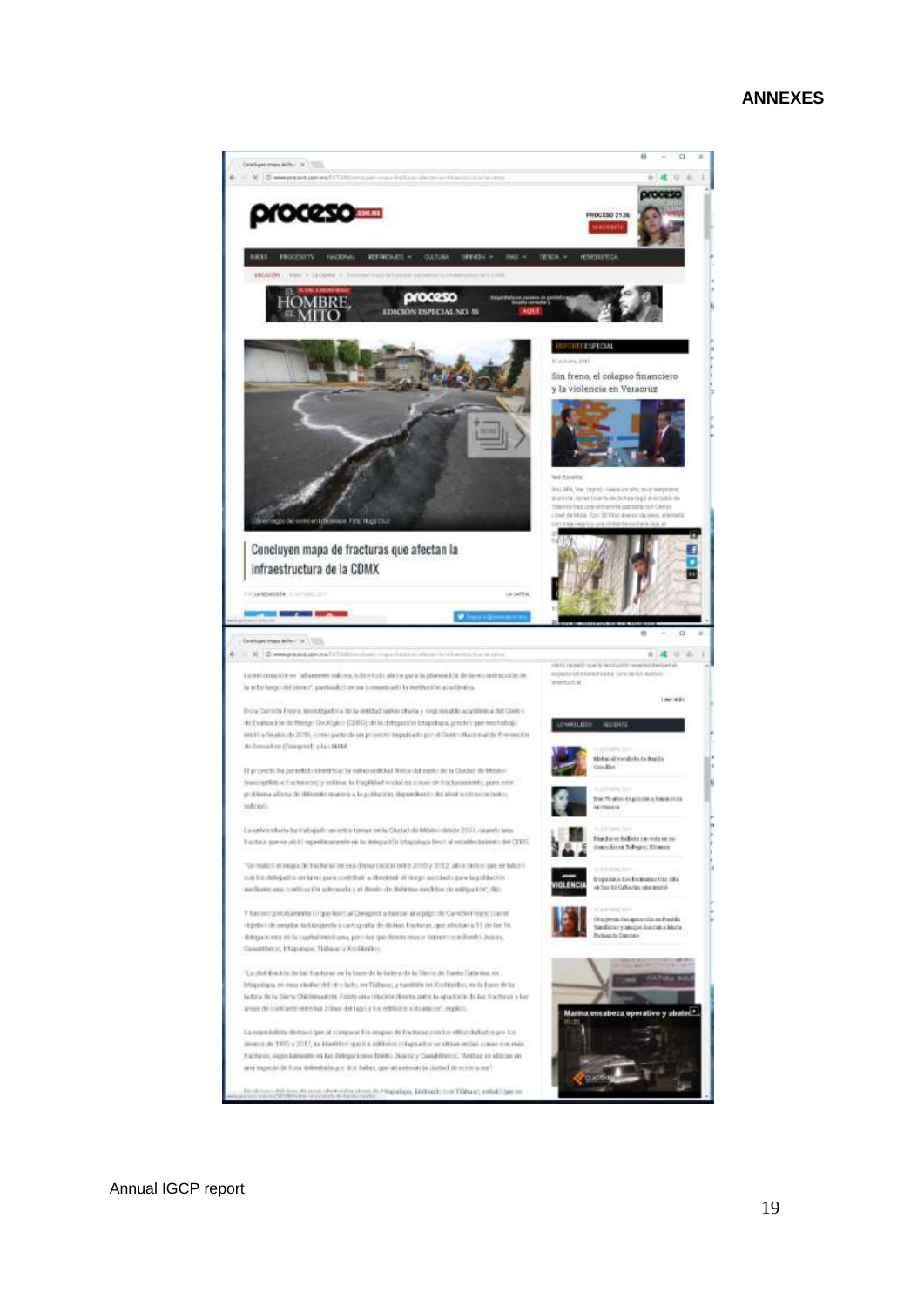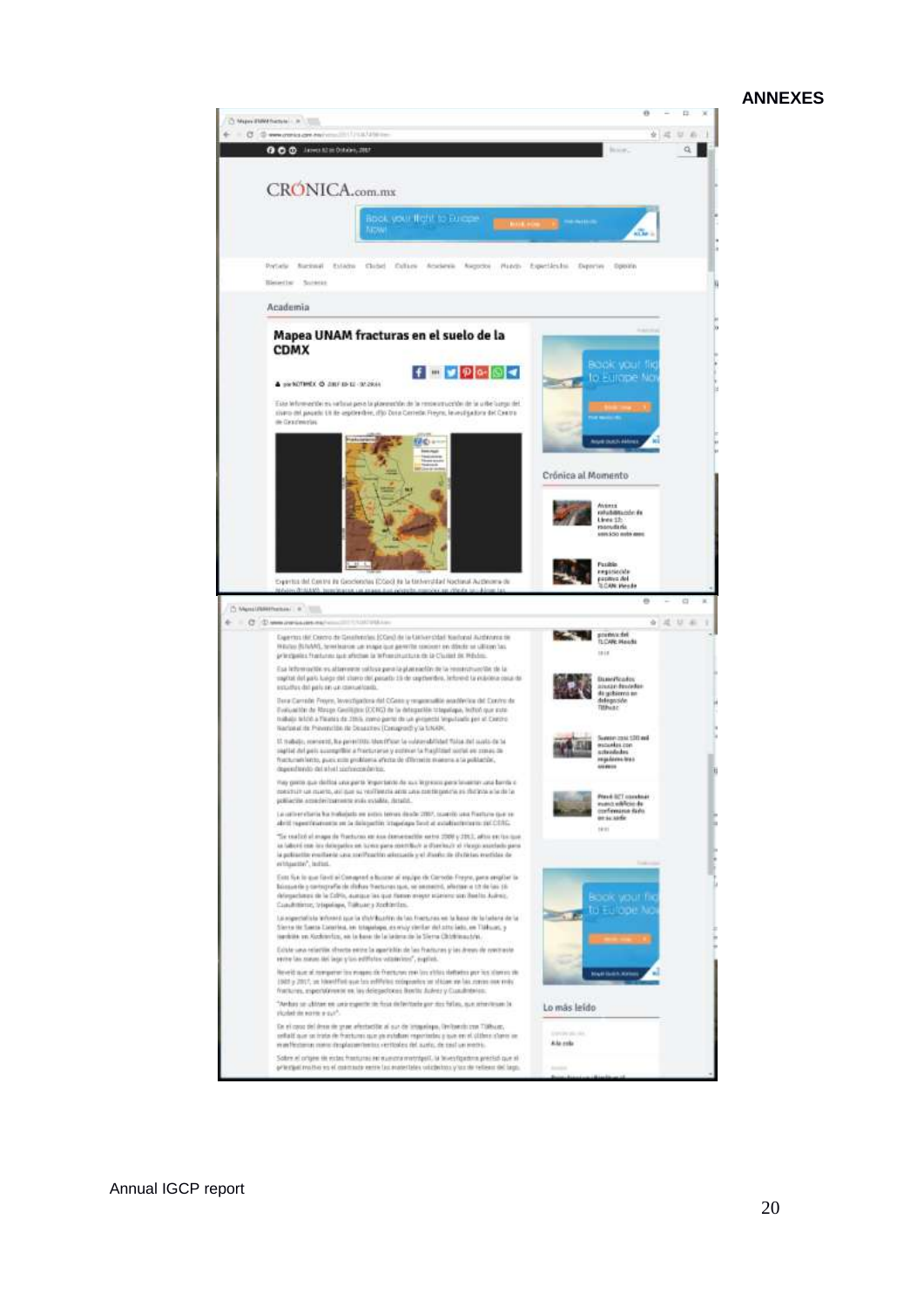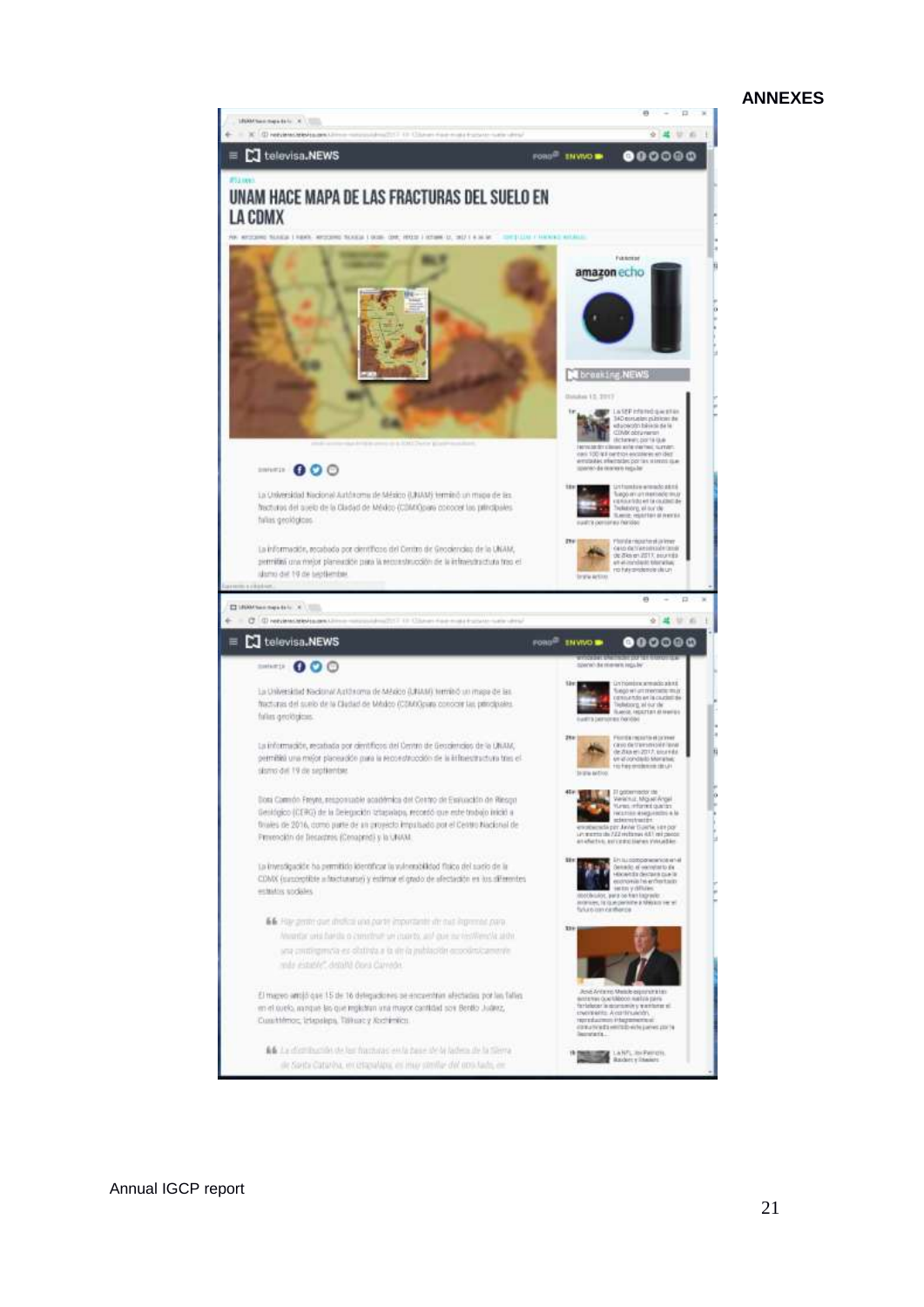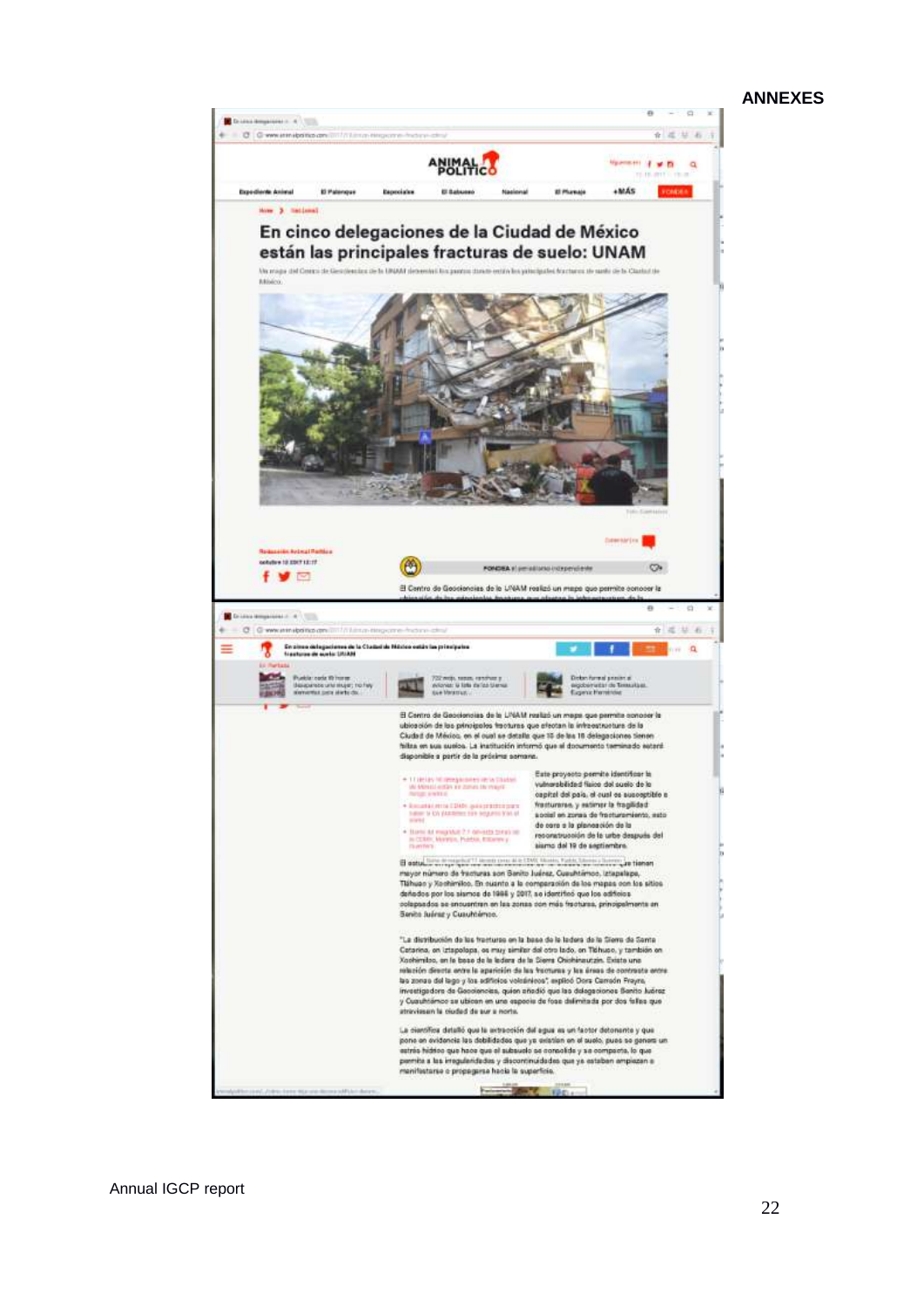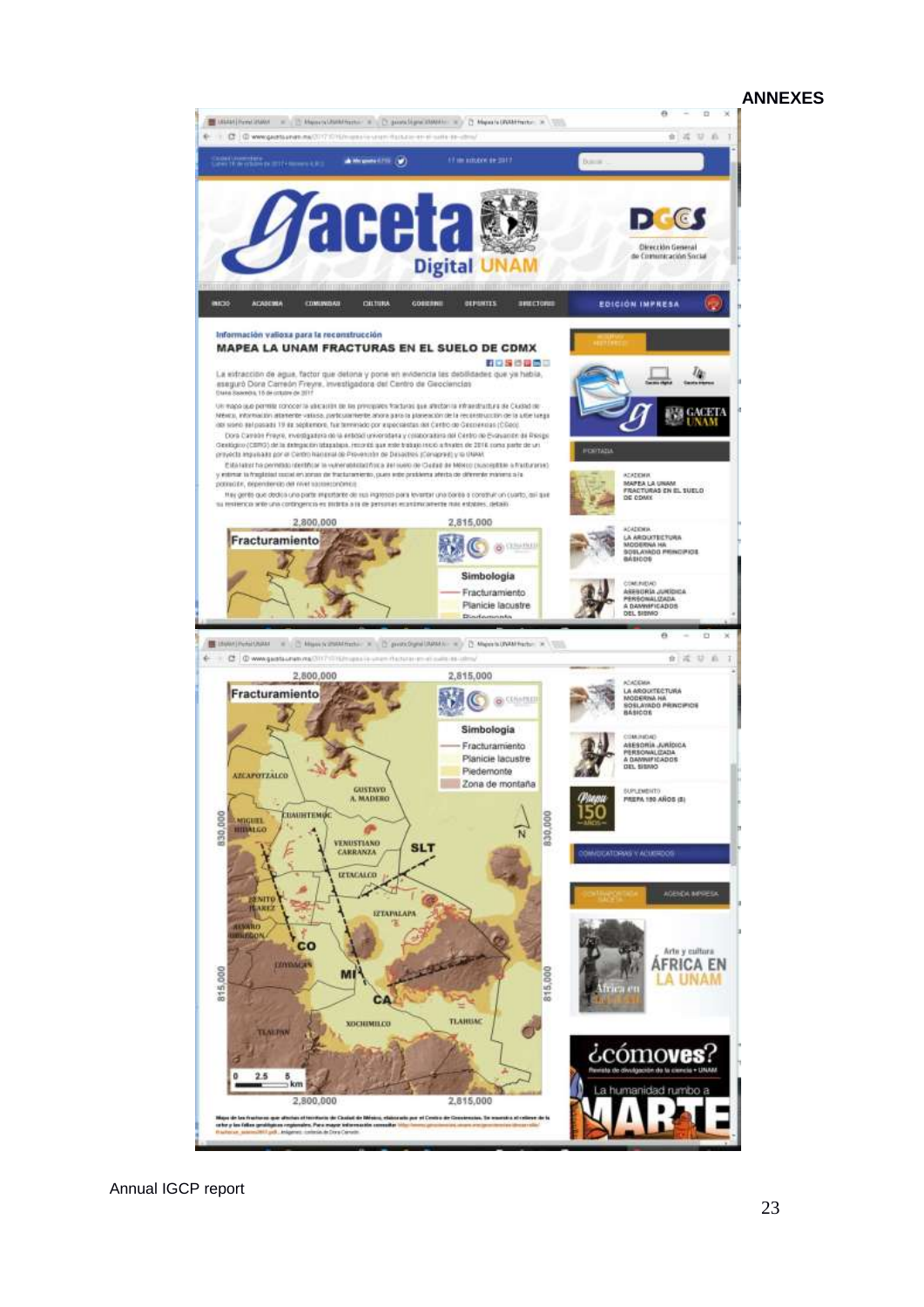